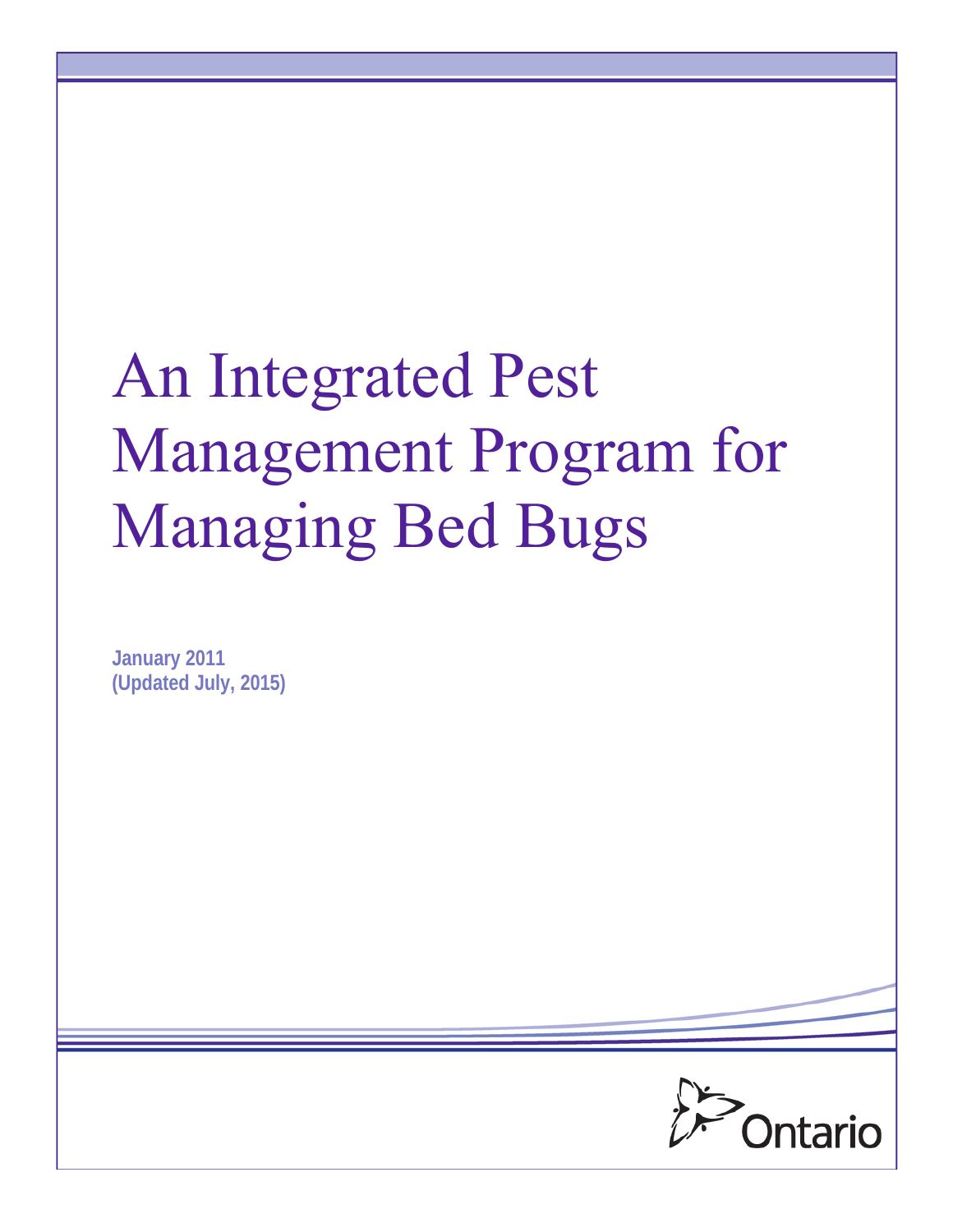# **Introduction**

Bed bugs have become prevalent in the past few years – in homes, apartments, hotels, etc. such that any person may have to deal with an infestation of bed bugs. Although bed bugs can carry many viral diseases, they are not known to transmit these diseases when they take a blood meal from a human. The reason for this is not clearly understood but it seems these viruses do not behave the same way in bed bugs as they do in mosquitoes that can pass the viruses on to humans. The disgrace, isolation, fear and related health, economic and social implications of a bed bug infestation can be overwhelming. This document is applicable to all stakeholders who live in or manage residential and commercial dwellings, the pest management industry and other industry and government agencies and the most vulnerable people in society. This document outlines bed bug prevention through education of clients, residents, facilities managers, and landlords and provides an educational resource for professionals and service providers such as visiting nurses, social workers, tradespersons and others who must, as part of their job, visit or come into contact with persons who have a bed bug infestation.

# **Strategies that DO NOT work**

Although people with a bed bug infestation often consider abandoning rooms or even whole premises this action will not eradicate bed bugs. An immature bed bug that takes just one blood meal can mature into an adult without feeding again and live for more than a year. Bed bugs will also crawl to find a new host that includes humans and other animals.

Simply discarding beds and bedding is **not** a sound approach to bed bug management. Bed bugs are likely in crevices, voids in walls, behind mouldings, cracks in ceilings, inside light fixtures, electronics, TV remote controls, alarm clocks, spaces within and along floor boards, and the edges of carpets etc. Bed bugs will move from these sites to infest new furnishings brought in to replace the infested items.

Do not use "bug bombs" or total release foggers since these applications do not penetrate the cracks and crevices where bed bugs hide and will produce poor results. This practice may cause bed bugs to become resistant to pesticides and contribute to their increase and widespread occurrence. It may also result in increased pesticide exposure to the resident. Do not use unregistered/unclassified products, home remedies or pesticides not labelled for bed bug management.

# **Strategies that DO work**

An Integrated Pest Management (IPM) program is the most effective program for eliminating bed bugs because it utilizes all necessary methods, minimizing the risk of pesticide exposure by reducing the necessity for repetitive pesticide use and safeguards the indoor environment by maximizing the effectiveness of bed bug management options.

An IPM program places emphasis on prevention. IPM programs will only work when there is a strong commitment by the resident, pest management service providers, property owners and support agencies (e.g. agencies that assist seniors, people in low income housing, persons with disabilities, and those agencies that promote public health etc.). An IPM program requires all parties to maintain their responsibilities to ensure the continuity of a successful program.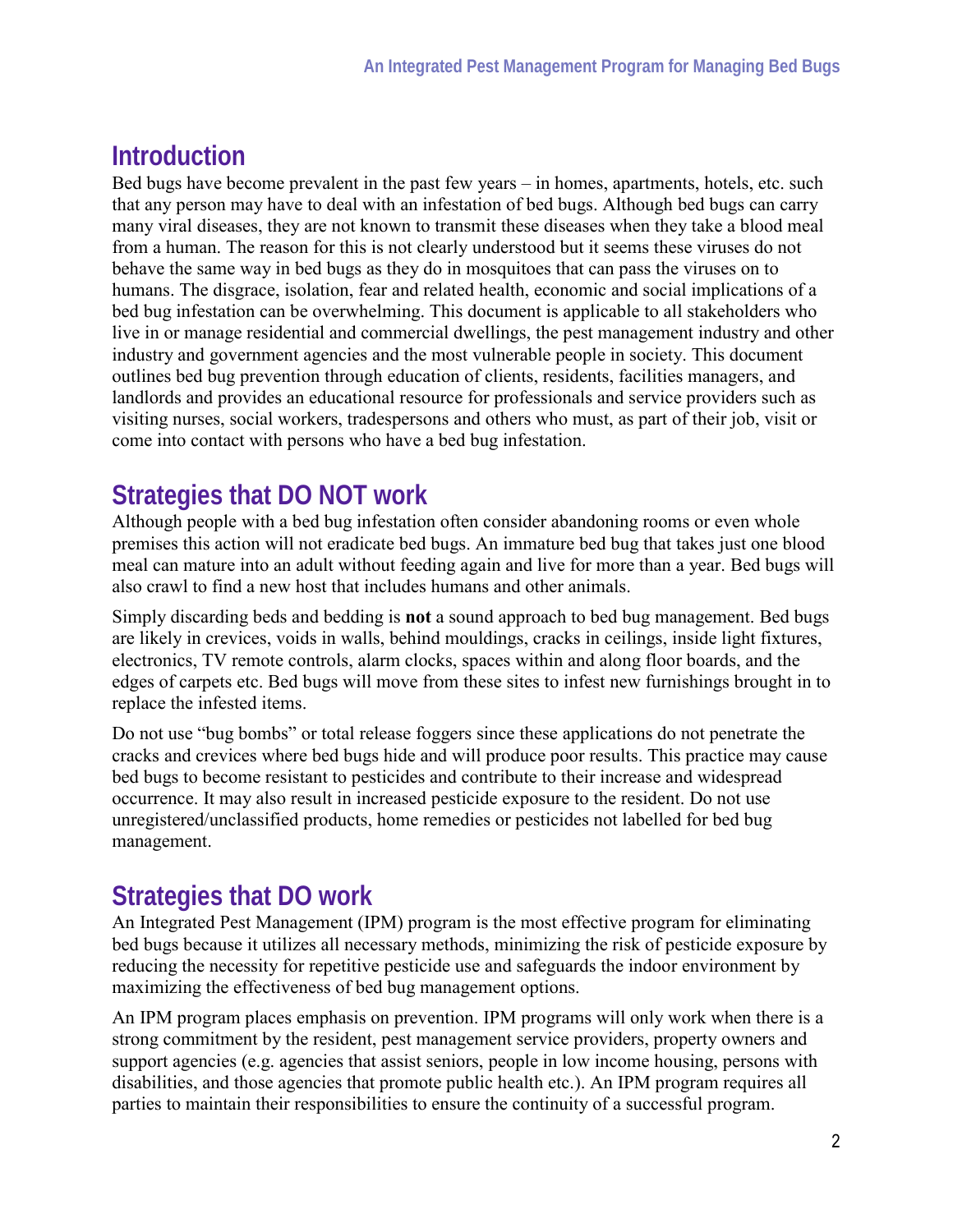#### **An IPM program for bed bug management includes the following eight components:**

- 1. **Planning** the IPM program preferably before there is a bed bug problem.
- 2. **Educating** everyone **and raising awareness** of bed bug habits including where bed bugs can hide, the need to reduce clutter and proper disposal of untreatable items with an emphasis on prevention.
- 3. **Identifying** the pest correctly.
- 4. **Inspecting** all living areas for potential or suspected infestations.
- 5. **Keeping records**, including when and where pests are found.
- 6. **Preparing** for treatment.
- 7. **Performing treatments** using several methods to manage bed bugs including physically removing bed bugs, steam treatment or use of pesticides according to label directions.
- 8. **Evaluating** the IPM program and following up with inspections and additional management procedures if necessary.

A major component of an IPM program includes prevention through education of clients, residents, facilities managers, and landlords. This education component also includes the training of professionals and service providers such as visiting nurses, social workers, tradespersons and others who must, as part of their job, visit or come into contact with persons who have a bed bug infestation.

Managing a bed bug infestation in apartment buildings, hotels, hostels, dormitories, hospitals, long-term care homes etc., can be very challenging. Each party has a certain responsibility for an IPM program to be effective.

#### **Responsibilities of Landlords, Building Management and Staff:**

- Institute an IPM program, with emphasis on awareness and prevention.
- <span id="page-2-0"></span>• Consider requesting that new tenants report that they are moving from a bed bug infested premises[\\*](#page-2-1) .
- Consider acknowledging to potential tenants before leasing units that bed bugs have been identified in the building and an IPM program is in plac[e\\*.](#page-2-0)
- Encourage tenants or guests to report bed bugs and keep records of bed bug or other pest complaints on site in a log book.
- Respond quickly to all complaints.
- Refer tenants and guests to the appropriate support agencies (e.g. medical, mental health, financial, and social services) for help if necessary.
- Obtain the services of a licensed pest management company with experience in managing bed bugs using IPM principles. Request tenants follow instructions from the pest management company.

<span id="page-2-1"></span><sup>\*</sup> Privacy and liability issues need to be taken into consideration. Although these items are mentioned for consideration, they are voluntary not mandatory. It is recognized that a new tenant is unlikely to admit to moving from a bed bug infested premises in apprehension of being refused rental accommodation. Similarly, it is doubtful a landlord will want to admit his or her building has a bed bug problem.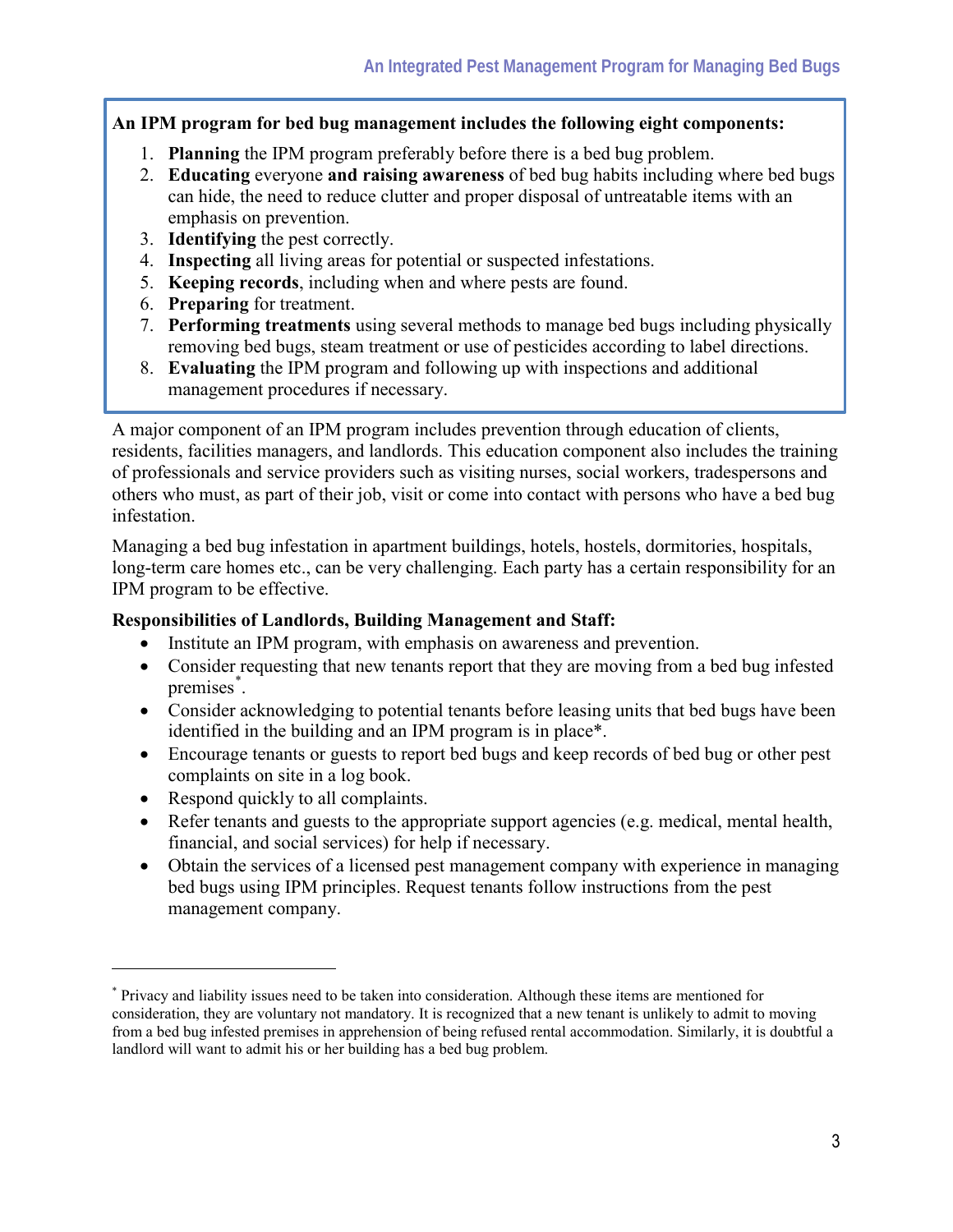• Provide information on how to properly remove bed bug infested furnishings to prevent the spread of bed bugs along hallways and in elevators and to ensure use of proper disposal methods.

It is important to note that some operators of residential facilities may have specific responsibilities under the law. For example, operators of Long Term Care Homes are legislated to have an organized pest management program using the services of a licensed exterminator. The Home must keep records of dates of visits and actions taken. *Long Term Care Homes Act, 2007 – O. Reg. 79/10 section 88 (1).*

#### **Responsibilities of Tenants:**

- Read and follow all advice and instructions to support the IPM program implemented by the building management even if you do not have an infestation of bed bugs.
- Report bed bugs and keep records of bed bug or other pest complaints in a log book and provide this information to the building management.
- Know the signs of bed bugs and check your living space frequently for evidence of them.
- Encourage discussion with neighbouring tenants to support the IPM program in place and cooperate with management.

An Integrated Pest Management Decision Flow chart for Bed bugs is outlined in **Appendix 1**. Depending on the level of infestation, several cycles of various management methods, for example, inspection/preparation, vacuuming, steam treatment/vacuuming, cleaning, and pesticide use according to label directions, may be necessary to manage bed bugs. The right side of the flow chart provides an example of an IPM strategy if a person were to determine that the bed bug threshold level is zero (i.e. one bed bug is one too many).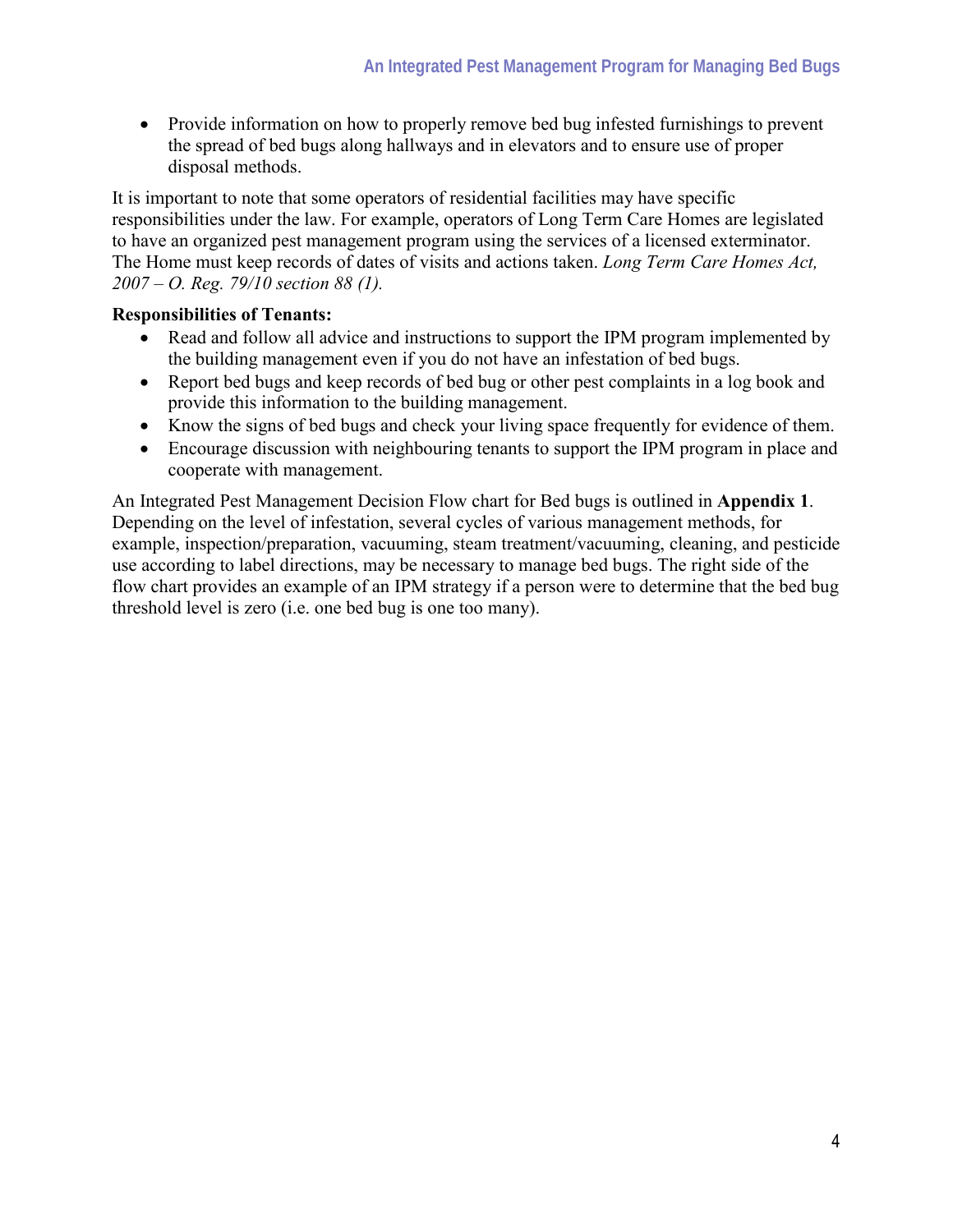# **Implementing an IPM Program for Bed Bugs**

There are eight main components for an effective IPM program. An IPM program should be in place to deal with pests including bed bugs before they are a problem.

## **1) Planning the IPM Program**

It is important to set an acceptable threshold or tolerance for bed bugs. In most situations people can tolerate a few ants or flies in their home; however, even a low infestation of one bed bug in a home is not usually tolerated. An IPM program must have a plan with set goals and it is important to share these plans with others. These goals need to be monitored in order to assess the program and provide an evaluation of its success. It is critical for managers of any type of multiple-unit residential, commercial or industrial facility to encourage residents to report suspected cases of bed bugs to the facility manager. If a bed bug problem is not addressed immediately, it will grow quickly and spread throughout the facility room by room. Managing a widespread bed bug problem is much more expensive and difficult than a limited one. Prevention and early detection strategies are much less costly than ignoring the problem and having to incur the costs of managing a heavy bed bug infestation.

## **2) Educating Everyone**

The administrators and facility managers of homeless shelters, group homes, dormitories, apartment buildings, and other types of residential housing, commercial and industrial facilities should seek to better educate residents and staff about bed bugs and how to prevent them. Many facilities in the hospitality industry have used the professional services of a pest management company to train their staff. Additional information is available on the internet (see **Appendix 2** – Additional Reading). Your [local public health unit](http://www.health.gov.on.ca/en/common/system/services/phu/) may also be able to provide you with additional information.

# **Preventing a Bed Bug Infestation or Re-infestation**

Bed bugs can easily be transported to anyone's home as a result of travelling or bringing infested items into the home.

#### **Travelling:**

Bed bugs can easily be brought into premises as a result of encountering them during travelling. Hotels, buses, ships, student dormitories, or even visiting a home with bed bugs can be a source of introduction into premises. Visitors may bring bed bugs with their luggage or other infested material.

Regardless of where one stays while travelling, the sleeping quarters, adjacent furniture and luggage stands should be inspected as recommended in this document. Clothing should be kept inside luggage instead of using dressers and closets. Consider encasing the luggage in large plastic bags to prevent bed bugs from hitching a ride home. Some retailers sell special bags to encase luggage for this purpose. Also, inspect all luggage prior to leaving and before taking the luggage into the home. It may be advisable to leave luggage in an outdoor area or garage, place all contents in plastic bags and then make a thorough inspection of the luggage and contents prior to bringing these items indoors. Bed bugs can often be found in buses, ships, aircraft and automobiles where luggage is temporarily stored.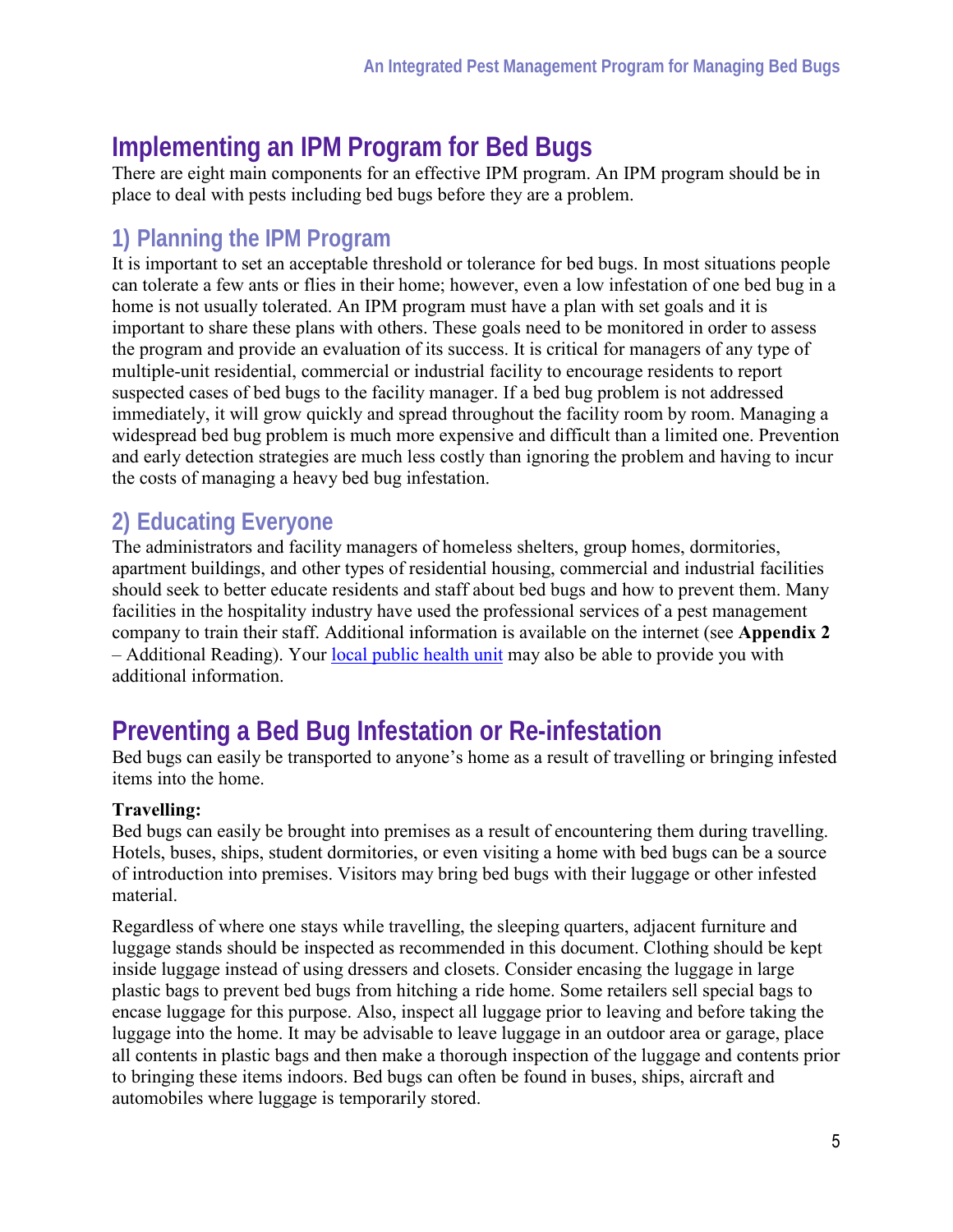#### **Used Furniture:**

Second-hand items are another potential source of introducing bed bugs to a home. This includes electronics, exercise equipment, mattresses, furniture and lamps, which are often placed at the curb for garbage pickup. Used clothing and furniture stores, garage sales or flea markets are potential sources of bed bugs if pests are hidden in any items purchased from infested premises. When purchasing used items from these sources ask what policy is in place to ensure items are bed bug free. Once the items are purchased, place them in plastic bags before loading them in your car as bed bugs can also survive in the car and carefully inspect all items before taking them into the home.

#### **Moving and Storage:**

Bed bugs can also be introduced from moving trucks and vans supplied by rental companies or moving companies. There is also a potential of bedbugs moving from infested mattresses or items stored in storage rental facilities. Ask what the company policy is to ensure that bed bugs are being managed at these facilities. If no policy is in place then encasing items during storage or moving may be an alternative.

#### **Other Preventative Measures:**

Bed bugs thrive under certain conditions which are enhanced by the availability of hiding spots close to their human hosts. Bed bugs have a preference for paper, fabric and wood, rather than metal and plastic as they can climb up these materials easier. Paper, fabric and wood have porous surfaces and provide egg-laying locations for bed bugs.

The following guidelines are more pertinent for institutional settings but can also be considered by residents who want to take preventative measures against a bed bug infestation.

- Replace wood frame beds with metal frame beds to discourage bed bug from hiding and egg-laying. Metal frames are also not as easy for bed bugs to climb.
- Move beds away from walls as the wall can provide a bridge for bed bugs to contact the bed.
- Eliminate head boards completely. Bed bugs hide and thrive in head boards. Wicker head boards or furniture is discouraged due to the numerous hiding spots for bed bugs.
- Consider replacing all plush furniture with metal and plastic, or items easily cleaned with soap and water.
- Consider replacing larger pillows or cushions with smaller cushions that can be placed in a dryer. Cushions should be dried on a hot setting if bed bugs are found. Use only white or light coloured sheets to easily detect blood stains from feeding bed bugs.
- Use wooden baby cribs, but choose models that are painted white. Paint existing woodcoloured cribs white. Fill gaps in the frames with silicone caulk. This will allow for much better inspection and reduce need for treatment. Place bed bug interceptors under legs (see page 9 for additional information and a photograph of a bed bug interceptor).
- Vinyl-covered or seamless mattresses are recommended for cribs and adult beds although vinyl can easily rip. These mattresses are commonly used in institutional settings rather than residential homes.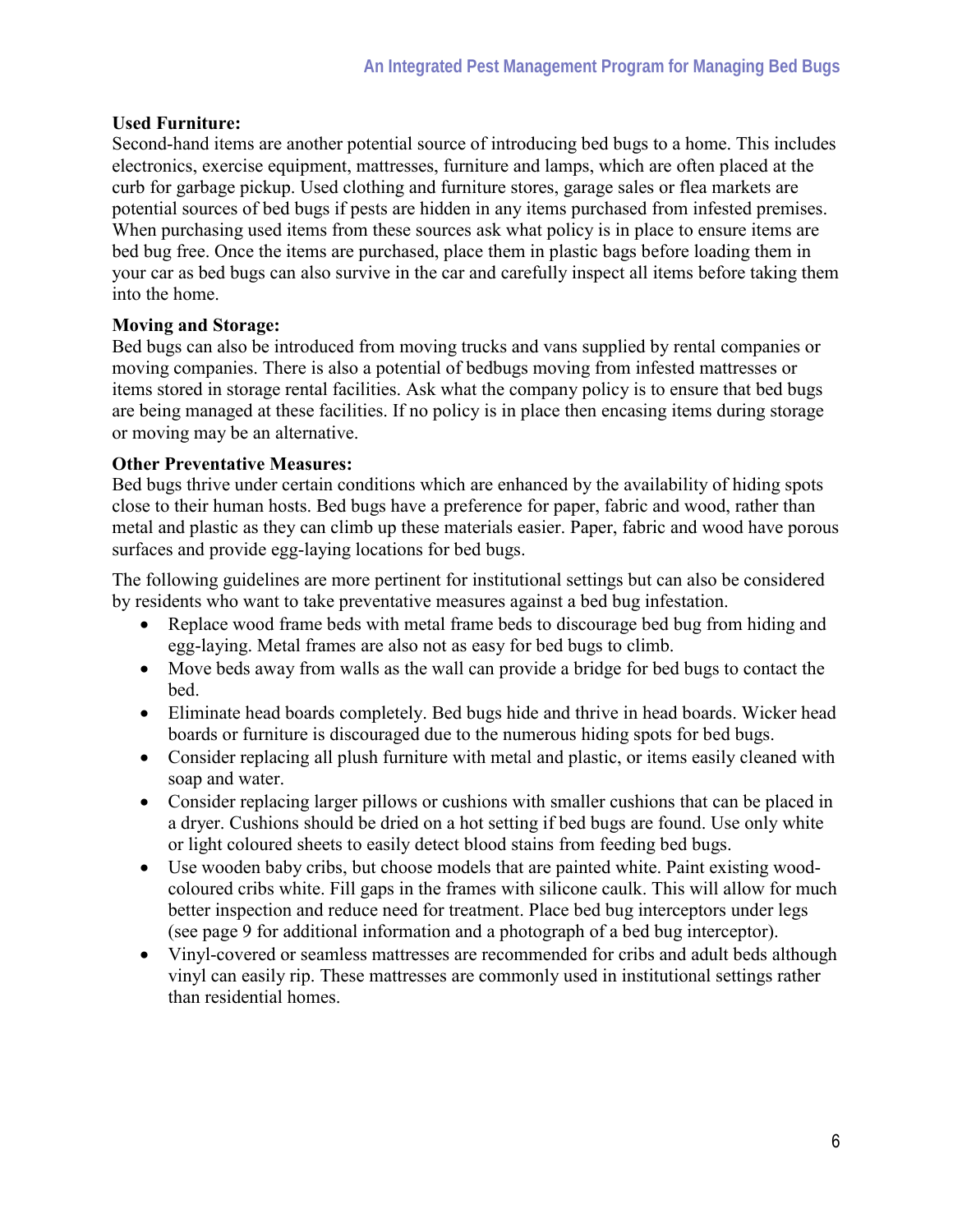

A metal bed frame and vinyl mattress will minimize bed bug problems if moved away from the wall. Photo by Black Widow Pest Control

- If vinyl mattresses have holes, consider repairing them with tape or discarding them.
- Do not discard regular (non-vinyl) mattresses, only to replace them with other regular mattresses. Bed bugs will re-infest the new bedding quickly.
- Use mattress encasements. If a box spring is being used, be sure to encase it too. The box spring is more likely to harbour bed bugs than the mattress. Encasements are also less costly than replacing a mattress and box spring and eliminate the need to treat the mattress and box spring with pesticides. Remove bed skirts as bed bugs can use these to climb up to the mattress.



Use mattress and box spring encasements.

- In institutional settings, wooden dressers, wardrobes, tables and other furniture can be painted white for easy inspection.
- Any crevices where a credit card will fit should first be sealed with silicone caulking to eliminate hiding spots for bed bugs.
- Consider using diatomaceous earth (silicon dioxide) dust applied into wall voids and other cracks and crevices where bed bugs can hide. Follow the pesticide label directions (see Use of Pesticides on page 20).

## **3) Identifying Bed Bugs**

Ensure the pest is actually a bed bug. An untrained person can easily misidentify cockroach nymphs or pantry pests as bed bug nymphs. Confirm that what you find is a bed bug by consulting with an entomologist or a pest management company. Your local [Public Health Unit](http://www.health.gov.on.ca/en/common/system/services/phu/locations.aspx) may be able to assist with identification of specimens.

#### **Signs of Bed Bugs:**

• Bed bugs nymphs range in size from a poppy seed to an apple seed and adults range in size from an apple seed size to much larger when engorged with blood.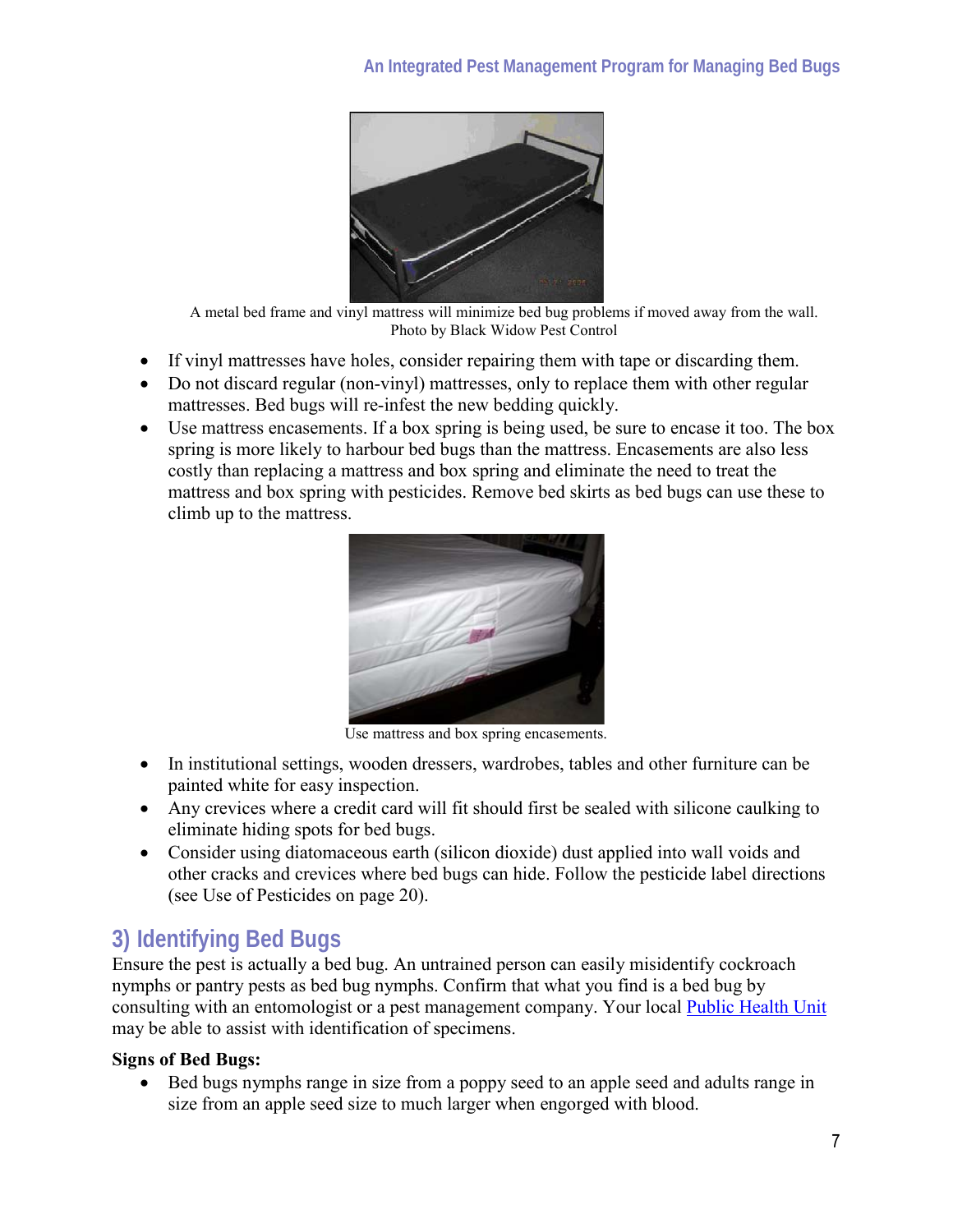- Droppings in the form of dark coloured stains or bumps on hard surfaces usually found on bed linen but also on any other surface where they feed or hide.
- Shed skins because bed bugs moult between the five nymph stages.
- Eggs, although very small and adhered to surfaces, will be found among droppings or in crevices where adults and nymphs hide.
- Bed bug bites. Bite reactions look very different from one person to another. Some bed bug bites are large or small welts, some have a red dot in the centre, or a scab, others don't, and some look like mosquito bites or pimples. Often bites are in groups where one bed bug has begun to feed, been disturbed and starts feeding again. Some may be just single bites. Persons who have a suppressed immune system may not show any bite reactions.
- Since bed bug bites may be mistaken for other pest bites or stings (e.g. fleas, mosquitoes, black flies, wasps, etc.) it is recommended that you consult a health professional if in doubt.

## **4) Inspecting All Premises**

A thorough inspection of the premises is recommended before any cleaning or rearranging has occurred. An initial inspection provides a sense of the full extent of the problem and prevents the disturbance and spread of bed bugs before treatment.

Some professional pest management companies will perform a visual inspection to determine where bed bugs are most predominant. Some companies use trained dogs to sniff out viable eggs and bed bugs (see page 14). This should always be followed up by a visual confirmation of live bed bugs. Adult bed bugs can hide in cracks and crevices as thin as a few sheets of paper. Young bed bugs can hide in even smaller spaces. When conducting an inspection, move slowly to avoid disturbing hiding bed bugs, so they don't scatter. Keep in mind that with low infestations, the bed bugs will be concentrated close to sleeping areas. Items away from the sleeping area will be less likely to be infested. Prioritize inspection areas from high to low levels of infestation and focus inspection and treatment in the most heavily infested areas.

Look first before touching furniture or other items to avoid injury from hidden sharp objects e.g. staples used to affix a fabric dust cover to the underside of the box spring.

It is important to consider that a bed bug infestation in a living area (e.g. bedroom, apartment suite, dormitory room, shelter, room or hospital or long-term care unit) might spread to adjacent rooms or units or those below, above or to the sides. This is especially true if the bed bug population is high or if pesticides are used in the room or unit where the bed bugs were originally discovered. Adjacent units should be inspected and if bed bugs are found or residents notice bites, they should be treated as if infested.

#### **Tool Kit:**

A recommended bed bug inspection tool kit includes:

- Magnifying glass.
- Strong-beamed flashlight.
- Plastic vials or zip-top bags and forceps for collecting specimens.
- A putty knife, spatula or probe, such as a "credit card tool", made by cutting any plastic card into a long triangle, for checking in narrow spaces.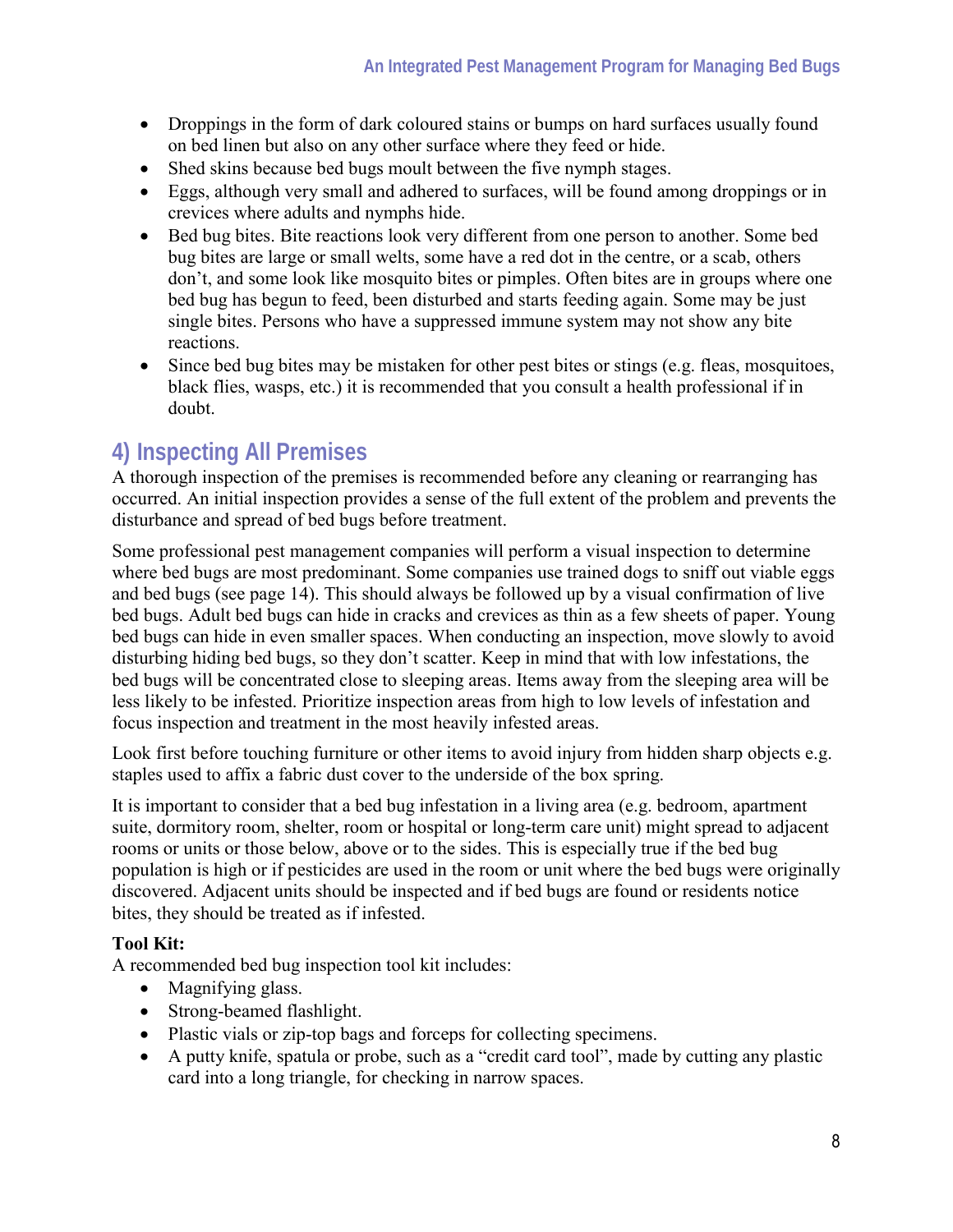- Compressed air (e.g. used to clean computer key boards) for flushing bed bugs out of hiding (use carefully so as not to blow bed bug eggs, that have not been securely cemented to a surface by a female bed bug, to other areas of the room).
- Screwdrivers for removing light switches and electrical plates.
- A small tool kit for disassembling furniture.
- Cotton swabs, glass-cleaning or baby wipes for checking for dropping stains.
- Digital camera may be needed to take photographs with the occupant's permission.
- Sticky traps (may be of some use but have limitations for catching bed bugs).
- Interceptors placed under bed or other furniture legs to monitor bed bug activity.



Bed bug interceptor. Bed leg is placed in the inner section. Talcum powder is incorporated in the interceptor to prevent bed bugs from climbing out.

#### **Interceptors:**

Bed bug interceptors are a cost-effective inspection tool that requires no expertise to use. They provide early detection of low level infestations and can even prevent bites from occurring by providing a barrier between areas around the bed where bed bugs hide and the bed. As a bed bug crawls up and over the outside surface of the interceptor it will fall into the outer ring. Any bed bugs climbing down the bed leg will be trapped in the inner well.

#### **Room Inspection**

Bed bug inspections can be very labour intensive and cost may be an issue if conducted by a person other than the resident. The following inspection procedures should be carried out in a room until bed bugs are discovered. For example, if bed bugs are found on the mattress it may be unnecessary to continue inspecting the remainder of the bedroom as it can be assumed that bed bugs are present in all areas and all items and the bedroom and items treated accordingly.

#### **Inspecting the Bed:**

Inspection for bed bugs starts in the place where people sleep or rest and moves out from there to other parts of the room. This should be conducted before room preparation steps are taken.

This may require some heavy lifting of furnishing. Use caution and obtain assistance when required.

- Mattress inspection
	- o Along the top and bottom seams, and along each side of the piping material.
	- o Under mattress handles and along or inside air holes.
	- o Between the mattress and box spring, platform or frame.
	- o Inside folds of material and under buttons.
	- o If mattresses are covered in vinyl plastic, look inside seams and rips in material.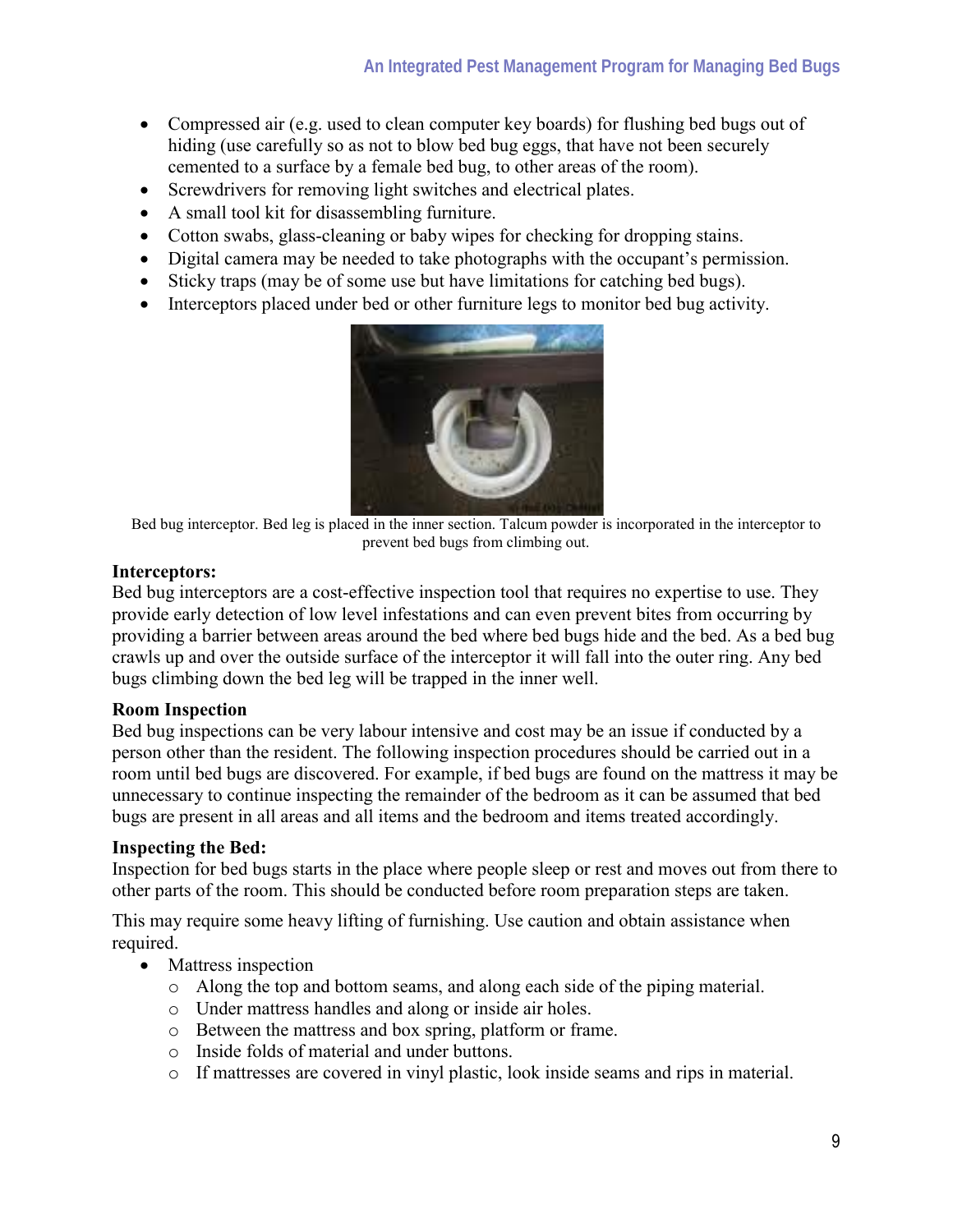$\circ$  Use alcohol or baby wipes to rub suspected bed bug droppings. If the spots dissolve into a reddish brown color, this could indicate bed bug droppings and should be a reason to continue inspecting until a live or dead bed bug is found.



Bed bugs may be found along piping seams, under pillow tops, between the mattress and box spring, inside air holes, or underneath mattress handles. Do not overlook tears in the fabric or stitching holes when inspecting for bed bugs. Photos by J. Gangloff-Kaufmann.

- If bed bugs are not found in the mattress begin a box spring inspection:
	- $\circ$  Points where the box spring sits on the bed frame (lift slowly to avoid scattering bed bugs).
	- o The top surface of the box spring, inside folds of material.
	- o Along seams and where the material is tacked to the frame.
	- o Turn over the box spring and remove the thin cloth layer on the underside.
	- o Use a flashlight, a hand lens and a crevice tool to check the spaces between box spring frame parts.
	- o Remove bed skirts as these are a direct route for bed bugs to access the box spring.
	- o Look around and beneath furniture staples and tacks and plastic corner protectors.
	- o Use a flushing agent such as compressed air to move bed bugs out of hiding spots.
	- o Double-faced tape or carpet tape can be placed on the underside of furniture to capture wandering bed bugs. This is a monitoring tool only



Check between the mattress and box spring and along every fold of material for signs of bed bugs Photo by D. W. Coard.

- If bed bugs are not found in the mattress or box spring inspect the bed frame and head board:
	- o Wood beds, especially captain's beds, and headboards, especially wicker, are preferred hiding spots for bed bugs over metal bed frames, but bed bugs will hide in crevices on metal and plastic, or where a mattress touches a metal frame.
	- o Visually inspect and use the crevice tool in all joints of the frame where parts meet.
	- o Turn the frame over and inspect the underside.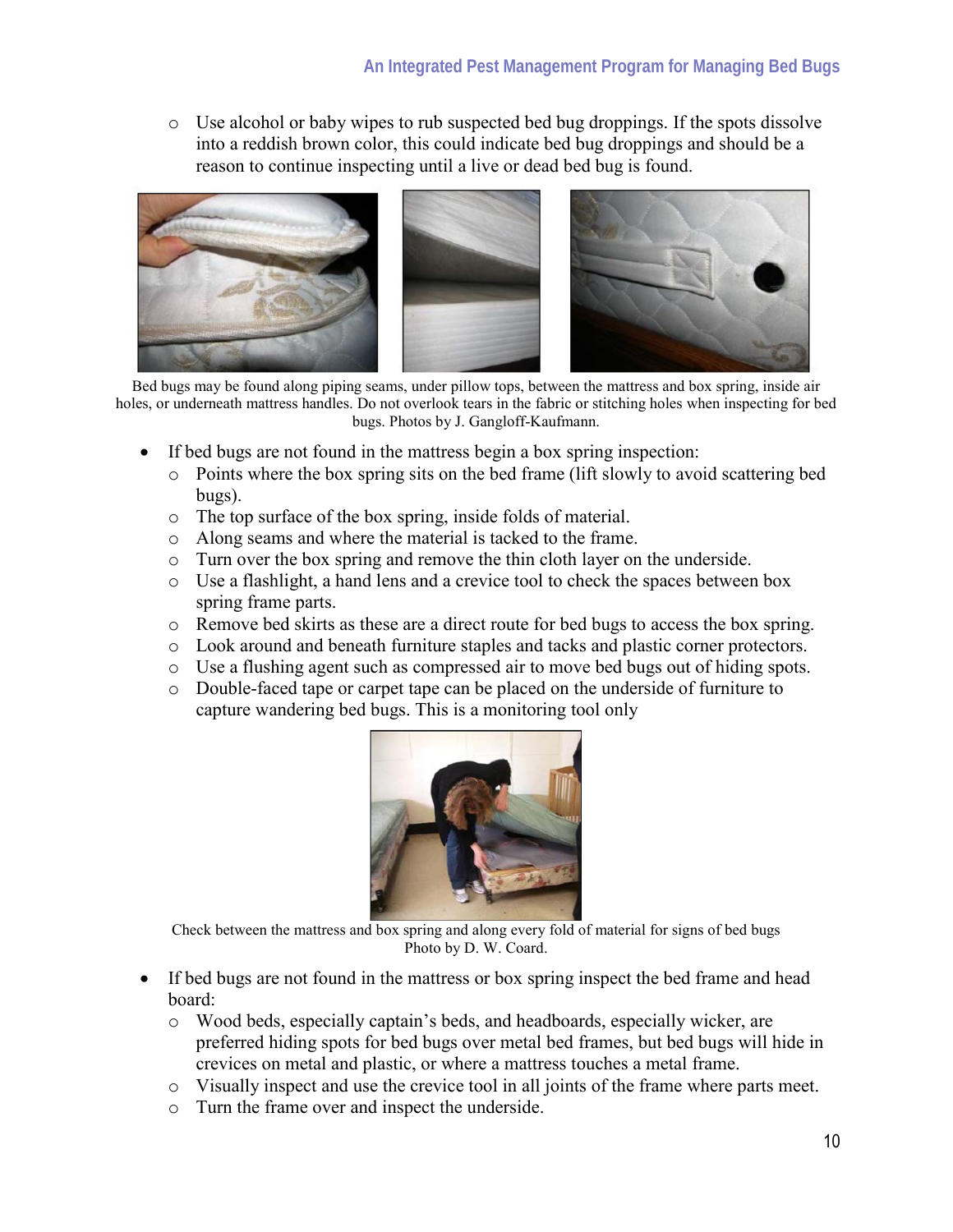- o Check screw and nail holes for bed bugs.
- o Take the bed frame apart to check between parts.
- o Remove the headboard from the bed and check for bed bugs along the joints and on the wall behind it.
- o Wicker furniture provides infinite hiding spots for bed bugs. Anything made of wicker should probably be cold or heat treated or discarded.





Tiny spaces in the bed frame and other furniture, such as a peg hole for a shelf, are ideal hiding spots for bed bugs. Photos by J. Gangloff-Kaufmann.

#### **Inspecting Other Furniture and Storage Areas:**

Furniture, such as night stands and dressers are likely places to find bed bugs, since they can easily crawl to distant hiding spots. As the bed bug population grows, overcrowding may cause bed bugs to crawl elsewhere in search of a hiding place. Furniture near the bed can become infested and an infestation can quickly spread away from the bed if no management measures are taken. The following steps should be taken to inspect furniture and associated items:

- Empty drawers and shelves of the furniture closest to the bed.
- Place items into plastic bags to be inspected and cleaned.
- Pull out drawers and inspect every corner and the undersides, using the crevice tool to check under the metal drawer guide.
- Use the crevice tool to inspect gaps wherever the tool will fit, such as between a shelf and bookcase frame.
- Turn over all furniture to inspect the underside.
- Be sure to inspect screw and nail holes.
- Plastic and metal furniture may harbour bed bugs: follow the same inspection procedures.
- Electronics, such as lamps, remote controls, alarm clocks, and radios should be placed into plastic bags for further inspection. If bed bugs are found in the frame of the furniture where the radio or clock sits, further inspections of those items and possible treatment are warranted.
- Office-style chairs should be inspected by turning them over and looking under seams where fabric attaches to the frame. Also, check screw holes for bed bugs that may be hiding.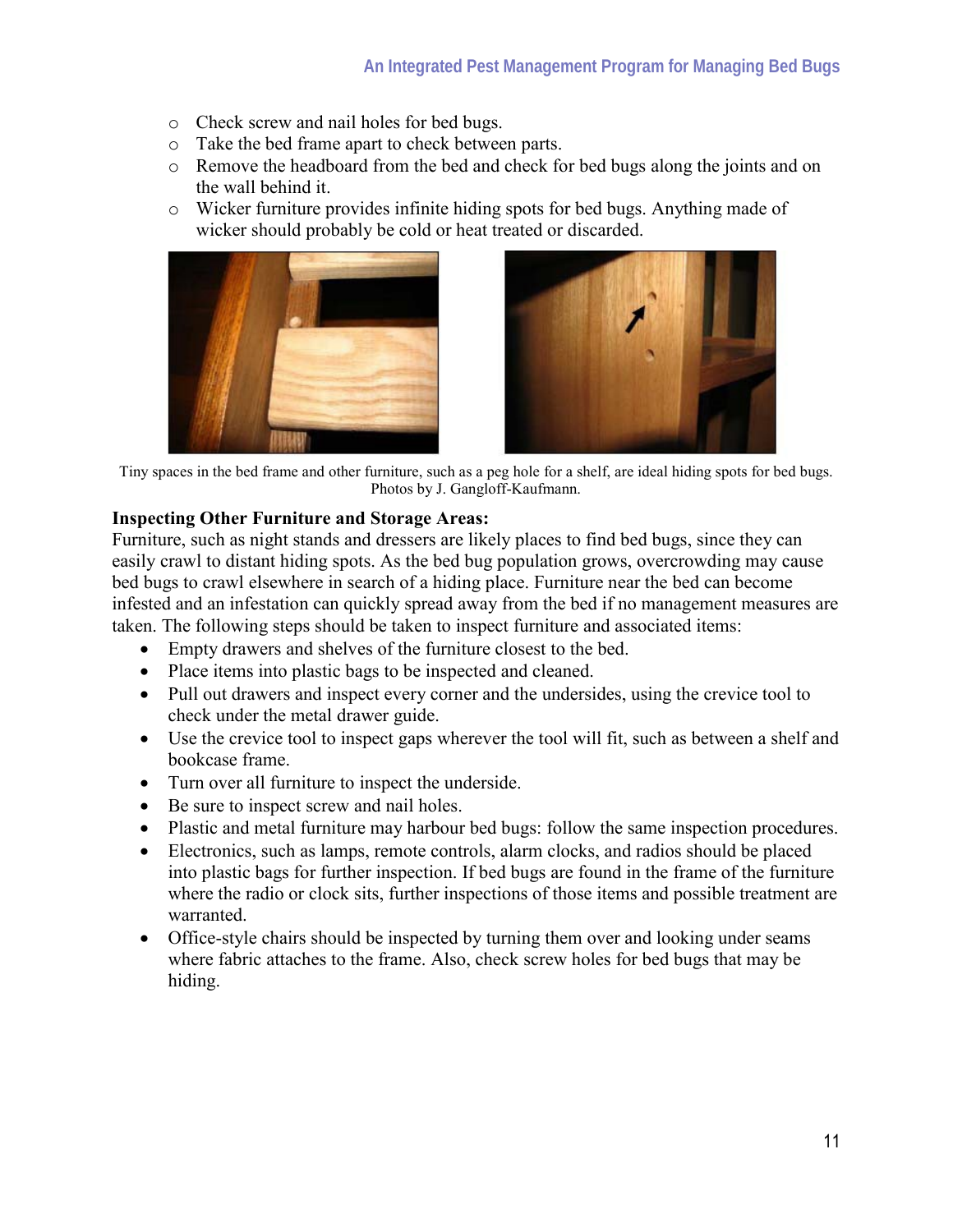

Bed bugs hiding in the screw hole of an office chair. Photo by L. Sorkin

- Plush furniture, such as a couch, may harbour bed bugs, even if residents are not sleeping there. In these cases, inspection will be more difficult due to the many inaccessible hiding spots.
- Inspect pillows and cushions, particularly the seams and the folds around zippers.
- Look at and under legs of chairs and couches.
- Turn over the furniture and remove the thin cloth backing under each piece. Pay special attention to areas where material is stapled to the frame.
- Look inside at all wood parts of the frame.
- If the piece is highly infested, consider having it placed in a container and heated (see page 20) or disposing of it in a proper manner (see page 15).



Bed bugs and faecal spots on the underside of an upholstered chair. Photo by L. Sorkin

#### **Inspecting the Room Perimeter:**

Once established, bed bugs will spread toward the perimeter of the room, including walls, mouldings, and rugs.

- Look at mouldings or the joint between the floor and wall closest to the bed.
- Use the crevice tool to check behind mouldings. The tool will chase bed bugs out of hiding if used in a sweeping upward motion.
- Fold back the edges of wall-to-wall carpets to inspect for signs of bed bugs.
- Pay attention to the tack strip of carpets.
- Look under the edges of area rugs.
- Use a screwdriver to remove electrical switch, outlet, and phone jack plates for inspection. If bed bugs are hiding in these areas, signs may be evident along the edges and on the back of the plate. Use caution when inspecting electrical outlets or switches to prevent electric shock.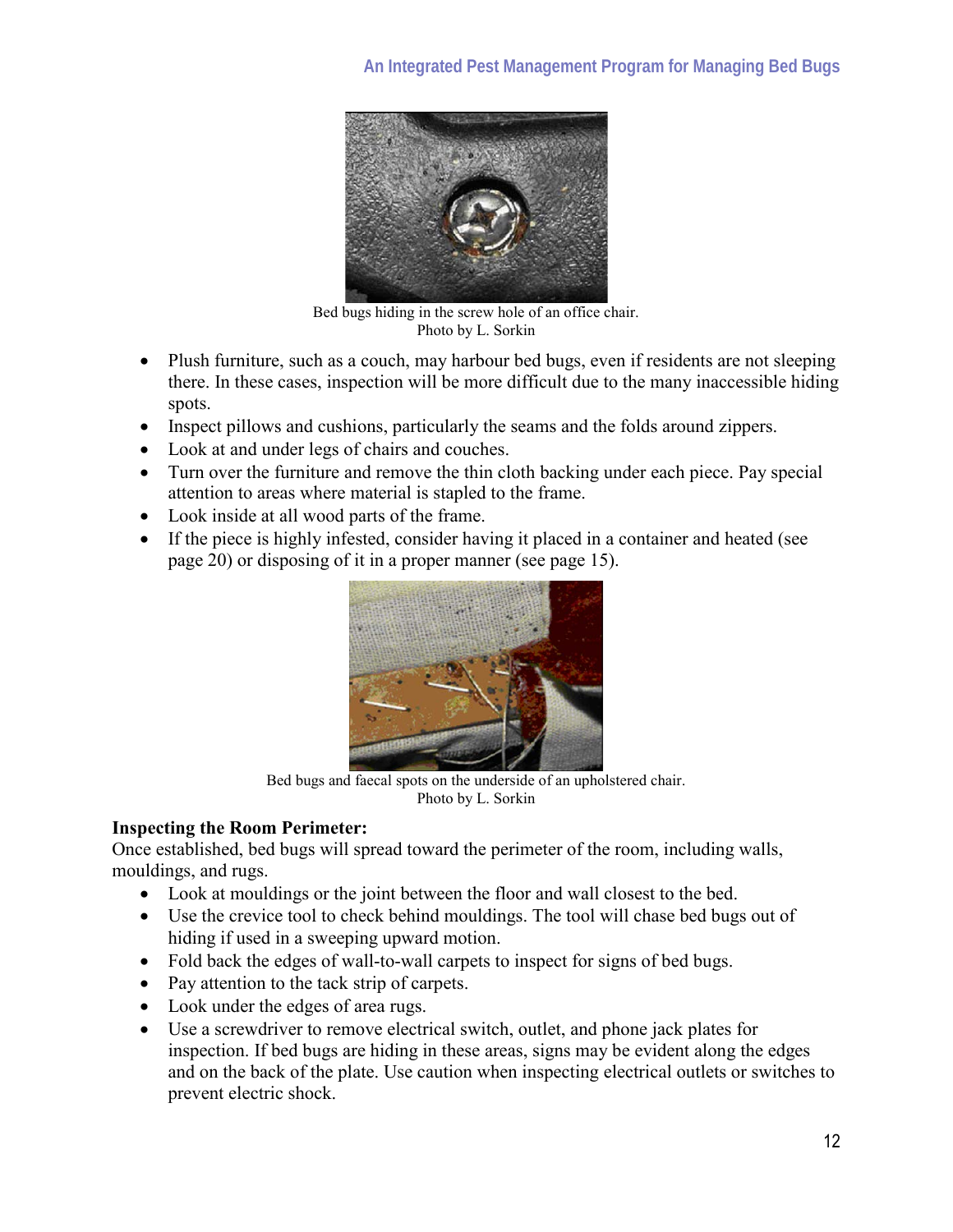- Inspect everything hanging on the walls. If framed art or photos are present and there is evidence of bed bugs nearby, open the frame to inspect inside or under the paper backing.
- Check under loose wallpaper and areas of peeling paint.
- Check curtain pleats and seams and spaces where rods and hardware are inserted.
- Take down curtain rods and inspect inside them and underneath hardware on the walls.
- Examine closet, bathroom and other door frames, along hinges, and in the bore hole for the latch on each door.
- Ceiling lights and fixtures with bed bugs could indicate that they are moving from the upper floor.
- If bed bugs are on walls, they may also be under ceiling mouldings and in smoke detectors.

#### **Inspecting Unusual Locations:**

Bed bugs may turn up in unexpected places in moderate and large infestations. If the infestation is large, every object in the affected area should be carefully inspected. Bed bugs have been found in such locations as:

- Television and other remote controls, including the battery compartment<sup>[†](#page-12-1)</sup>.
- Telephones, cell and cordless phones.
- Lamps and alarm clocks<sup>[†](#page-12-0)</sup>.
- Computers and other electronics<sup>[†](#page-12-0)</sup>.
- Cardboard boxes, luggage, backpacks in closets and under the bed.
- Children's toys and stuffed animals.
- Jewellery boxes, ornaments and picture frames etc.
- Brick walls and "stucco" or other textured wall coverings.
- Books, magazines, newspapers, and files.
- Hollow doors.
- Ceiling and other light fixtures, sprinkler heads, and smoke detectors<sup>[†](#page-12-0)</sup>.
- •Heating units, air conditioners<sup>†</sup> and ducts.
- Wheelchairs.

 $\overline{a}$ 

• Clothing of persons after carrying out a bed bug inspection.

<span id="page-12-0"></span>

Bed bugs hiding in the tab of a dictionary. Photo by P. Stravino.

<span id="page-12-1"></span><sup>†</sup> *Use caution when inspecting electrical components to prevent electric shock.*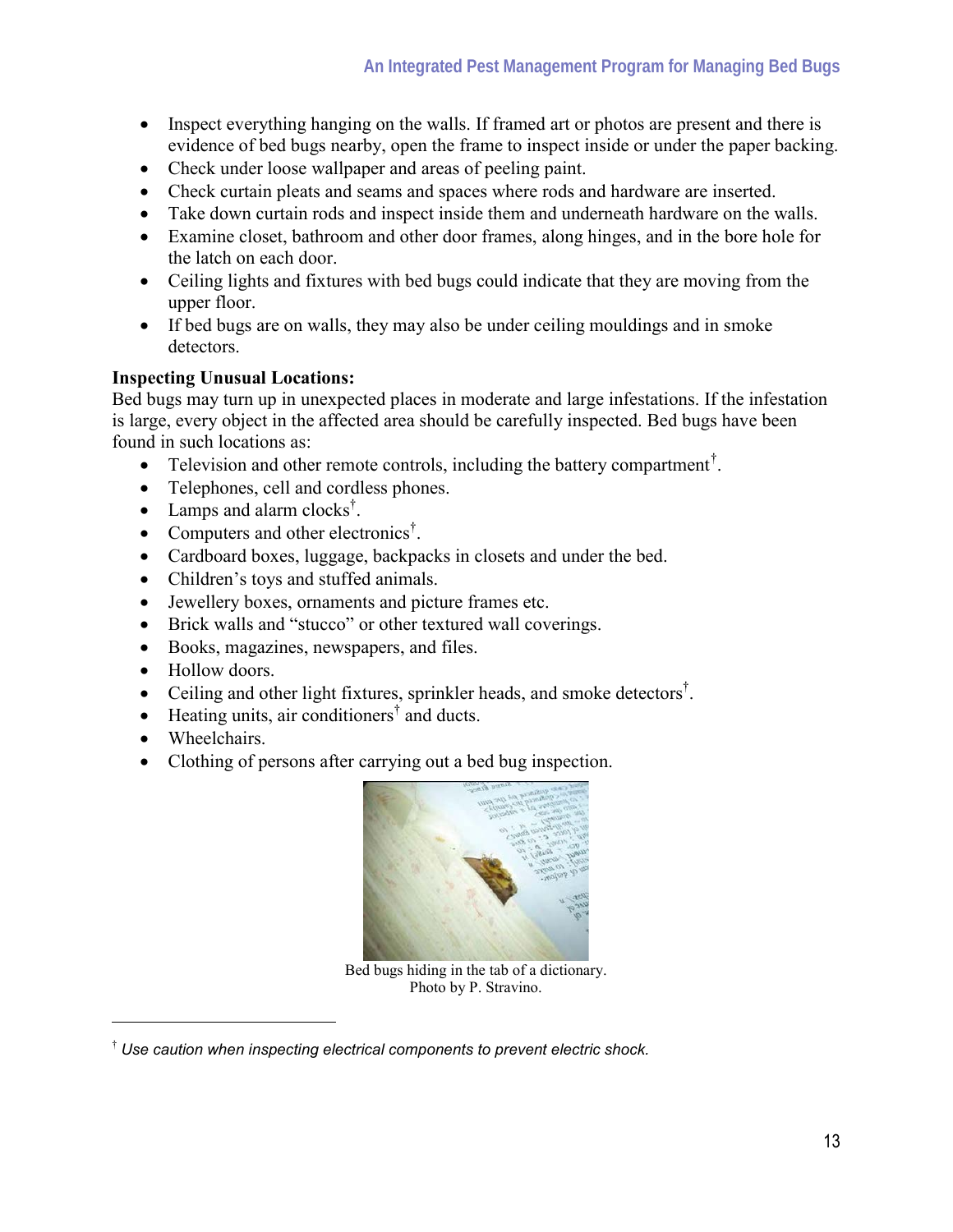# **Bed Bug Detecting Dogs**

Several companies in Ontario offer bed bug detection using dogs that are specifically trained to locate bed bugs. These services are another tool in the fight against bed bugs and can be especially useful in situations where bed bugs are suspected, but have not been located or in large areas such as theatres, stadiums, arenas or transit vehicles. The use of bed bug detection dogs may be more cost efficient when inspecting numerous multi-residential units compared to the labour costs of manual inspections. If it is known that there is a bed bug infestation in a number of units, using bed bug detecting dogs can determine how many units and which units, are infested to help decide the extent of treatment needed. The dogs are about 90-95% accurate but once detected it is advisable to follow up with a visual inspection to eliminate the chances of a "false positive" due to handler interpretation error. Combining the services of a bed bug detection dog with a trained pest management professional can lead to immediate results of finding and eliminating obscure harbourages. A two-dog system is often used to reduce the occurrence of false positives. Dogs can positively indicate a bed bug problem but it is unclear whether using a bed bug detection dog can absolutely rule out bed bugs, for example, if bed bugs are hiding in an area inaccessible to the dog. Dogs should not be expected to search in hazardous areas or where the handler cannot see objects that may harm or injure the dog. The dog handler team should be recognized by a certifying organization, such as the [National Entomology Scent](http://www.nesdca.com/)  [Detection Canine Association](http://www.nesdca.com/) or other reputable bed bug detection dog associations.

## **5) Keeping Records**

It is important to keep good records in an IPM program. Bed bug information records should be maintained by the pest management company or the landlord and indicate:

- Date of the complaint.
- Type of complaint including bites, bug sightings and damage to property.
- Unit or room number.
- Date of first pest inspection.
- Results of the inspection, what was found, level of infestation (e.g. low, moderate, high).
- Details on how well the area was prepared.
- Pest management strategies that were used, such as vacuuming, steam treatment/vacuuming, cleaning, heat or cold treatments or pesticide treatments.
- Follow up with residents to share information and inform on proper procedures to prevent re-infestation.

## **6) Preparing for Treatment**

Once bed bugs are located and identified and the extent of the infestation has been determined, room or unit preparation must be done. Preparing and organizing a room for bed bug management can be as burdensome as changing residences. In most cases, room preparation is done by the resident; however, it may be carried out by a service provider or even the pest management company. It is, however, an extremely important first step to manage bed bugs, because bed bugs thrive in a cluttered living area.

#### **The reduction of household clutter is absolutely necessary for managing bed bugs.**

Preparation should be done in a systematic manner. Room preparation includes organizing belongings and placing them in bags, laundering all clothing and bedding, moving furniture away from the walls, and emptying furniture of items for better treatment.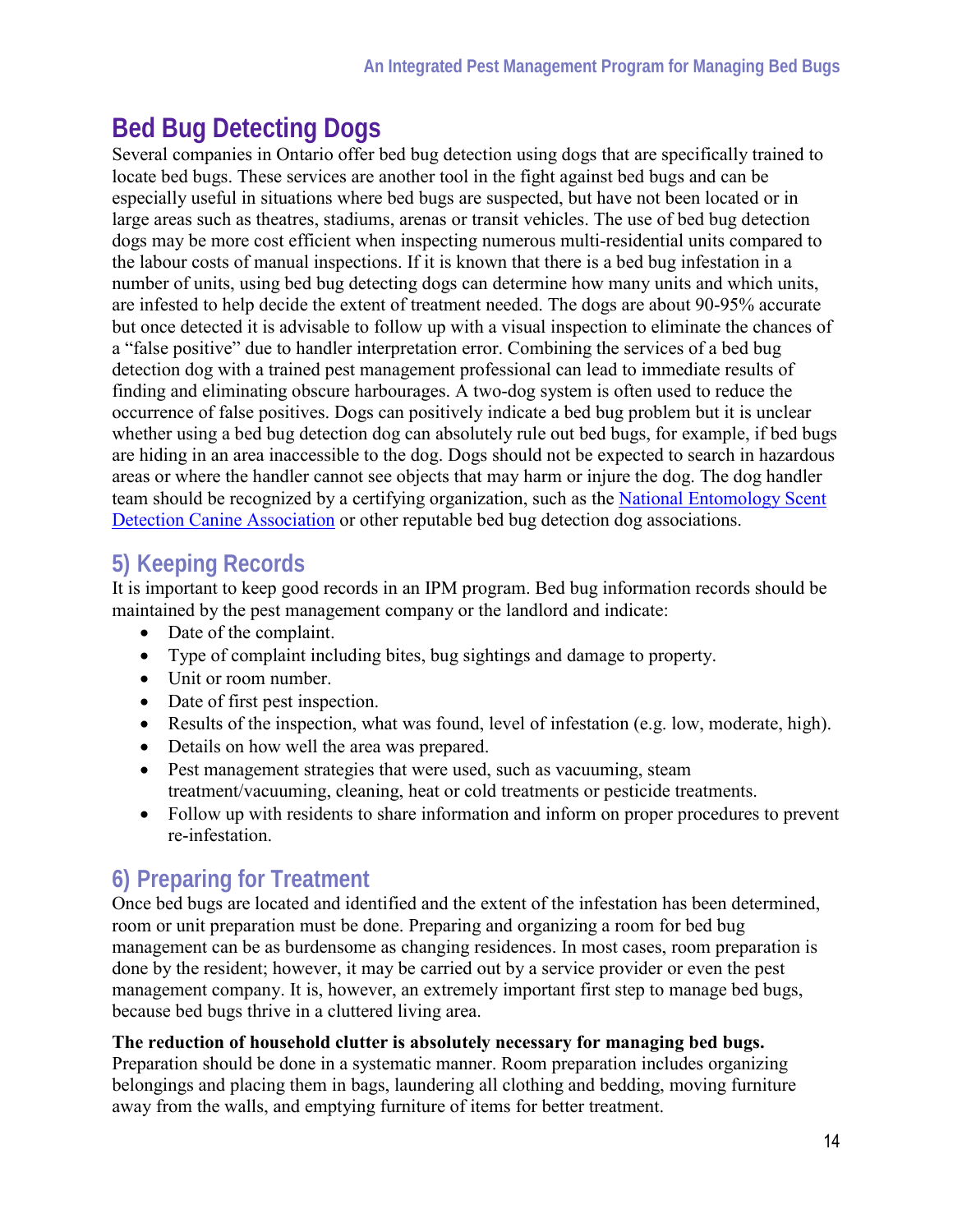The first step is to separate bed bug free items from infested items. Using plastic bags of different colours e.g. clear vs. green or tags, will help differentiate these items.

All **infested** items or those items suspected of being infested that can be:

- Laundered and placed in a clothes dryer should be placed in a plastic bag, sealed tightly and tagged as infested and laundered (in hot water (at least 45oC) then dried (on a high setting for at least 30 minutes).
- Dry cleaned (drapes, rugs, garments) should be placed in a plastic bag, sealed tightly and tagged as infested for dry cleaning.
- Treated by heating or freezing should be placed in a plastic bag, sealed tightly and tagged as infested for heat or cold treatment.

Empty all drawers, closets and remove all items from shelves, dressers and tables etc. and place in an appropriately tagged plastic bag.

Place all items that are **not infested** by bed bugs in plastic bags, seal tightly and tag as "bed bug free". Move these items to a non-infested area. Note that it is possible that although no bed bugs are found their eggs may still be present in crevices in these items. It may be preferable to consider all items as possibly infested if a bed bug infestation is found in proximity to the room or unit.

The second step, in preparing an infested room for treatment, is to remove all drawers from dressers and bureaus and pictures from walls and place them on top or beside these furnishings. Move all furniture away from walls. Do not introduce any items into the infested room or remove any items, except for those encased or bagged and tagged as infested items until the room has been properly treated. For example, after laundering and drying sheets and pillow cases do not place them back onto the bed until the mattress, box spring and the entire room have been properly treated. If any infested item cannot be treated it is recommended that the item be discarded.

#### **Disposing of Infested Items:**

Encase infested articles destined for disposal in plastic bags or wrap and seal in plastic to avoid bed bugs from dropping off while transporting them to a garbage collection area. It is a good practice to demolish items to prevent others from unknowingly taking infested items. For example, slash mattresses and plush furniture, break-up box spring frames, and label bags containing infested items with the words "**Infested with Bed Bugs**" to help prevent the spread of bed bugs.

## **7) Performing Treatments**

Managing bed bugs is a labour intensive, time consuming and costly activity; however, bed bugs can be managed with a coordinated effort of all responsible parties. Despite the challenges, the technology of bed bug management is improving. Pest management companies are becoming more knowledgeable as bed bugs become a greater issue. There is no single tool or activity that when used alone, will manage bed bugs, including the use of registered and classified pesticides. Multiple techniques are always required because bed bugs are small, good at hiding, and reportedly a bed bug that is getting nourishment on a fairly consistent basis within the average house can survive in excess of one year. Bed bugs are resistant to many of the pesticides used against them, allowing some to survive chemical treatment. When treating a living area for bed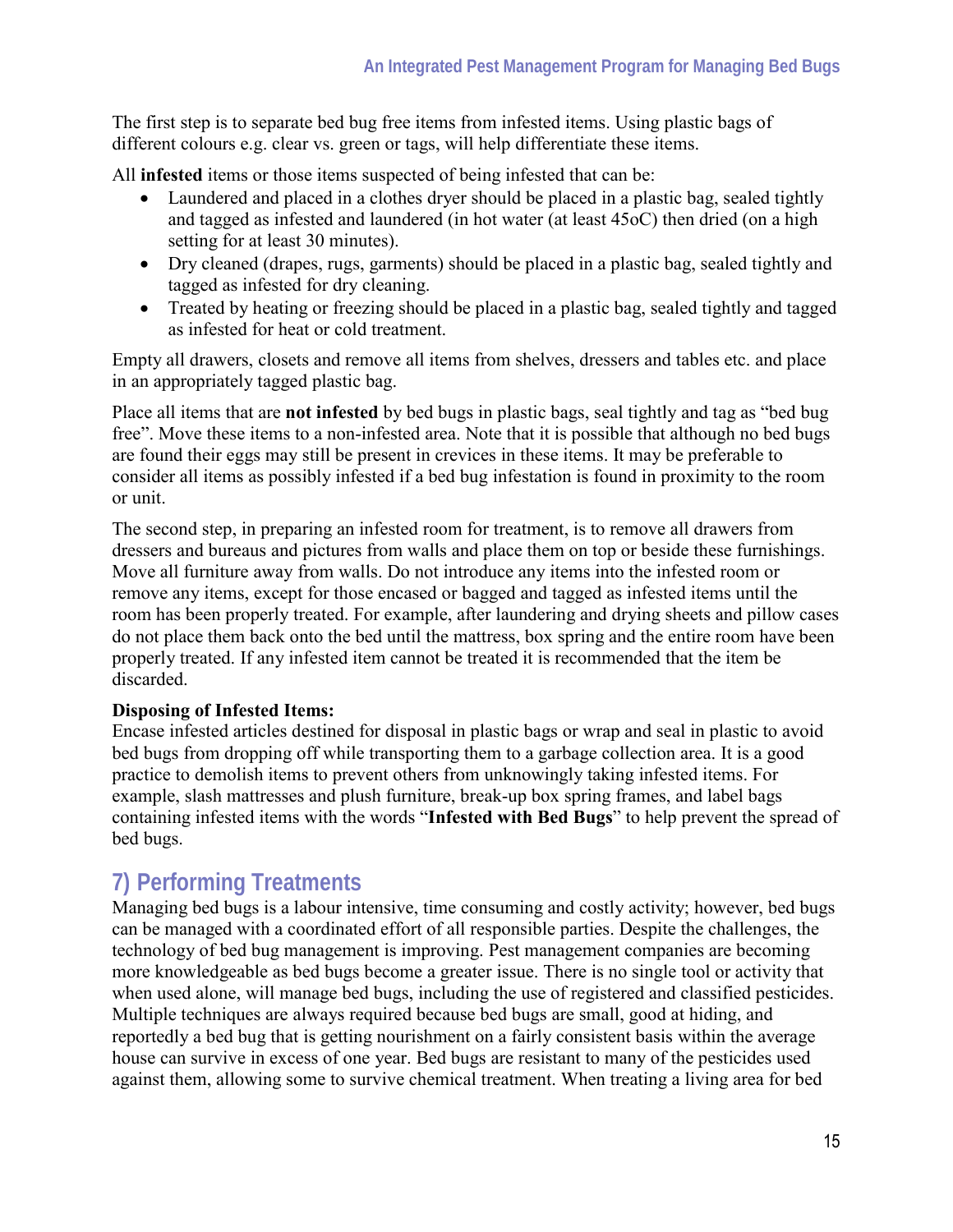bugs it is important to focus on containing the infestation. Do everything possible to avoid spreading bed bugs to new locations.

A combination of the following activities will be needed for bed bug management:

- Cleaning and organizing the bed, bedroom, other living areas, furniture and belongings, including elimination of clutter.
- Physically removing bed bugs, droppings and eggs using a vacuum. Some bed bug eggs can be removed by vacuuming, however, since they adhere to surfaces many eggs will likely remain.
- Using barriers, such as mattress and box spring encasements and interceptors, may be useful in reducing bites and harbourage and sticky barriers may be useful for monitoring purposes.
- Applying steam to kill all life stages along with vacuuming to remove dead bed bugs.
- Using thermal heat or cold treatments by a professional to kill all life stages.
- Eliminating bed bug hiding spots:
	- o Fix peeling wallpaper and paint.
	- o Caulk or seal cracks and crevices around the room and on furniture.
	- o Seal floors or the spaces between floor boards or tiles.
	- o Make other repairs to the living area to reduce hiding spots.
- Using pesticides:
	- o Follow all label directions and precautions
	- o Use only federally registered products classified for use in Ontario.
	- o Contract the services of a professional who is trained in the proper use of pesticides (i.e. a Structural licensed exterminator).

Thorough cleaning, by vacuuming and washing floors and furniture, is an essential step in bed bug management. Cleaning alone will not eliminate bed bugs but it is necessary to crash high populations. Cleaning removes debris (e.g. bed bugs, droppings, and moulted skins) that may contribute to allergies and asthma, and removing this debris makes it easier to spot new bed bug activity. Vacuuming alone will not easily remove all eggs or bed bugs hiding deep inside cracks and crevices.

In places, such as commercial multi-unit buildings (e.g. hospitals, shelters, schools, office buildings etc.) cleaning teams or the facility management may be responsible for the majority of housekeeping duties. Cleaning for bed bug management should focus on sleeping and lounging areas. For cleaning to have any impact, the resident must cooperate by reducing clutter, organizing, and bagging their belongings. There may be a need to store resident's belongings temporarily. Be certain every item is bagged until it can be properly handled to remove bed bugs (e.g. placing clothing into freezer bags, removing air and freezing them for a month or heating them in a clothes dryer on a high setting for at least 30 minutes). Units should always be cleaned before new tenants move in.

#### **Vacuuming:**

A thorough vacuuming of bed bug hiding places is necessary. Use a high efficiency particulate air (HEPA) filter-equipped vacuum that is dedicated only to pest management. Although a regular vacuum is acceptable, a HEPA filter-equipped vacuum prevents insect parts and droppings from becoming airborne and reduces the spread of allergens. A crevice tool attachment, to focus suction in small spaces, cracks and crevices, will be needed. Use the crevice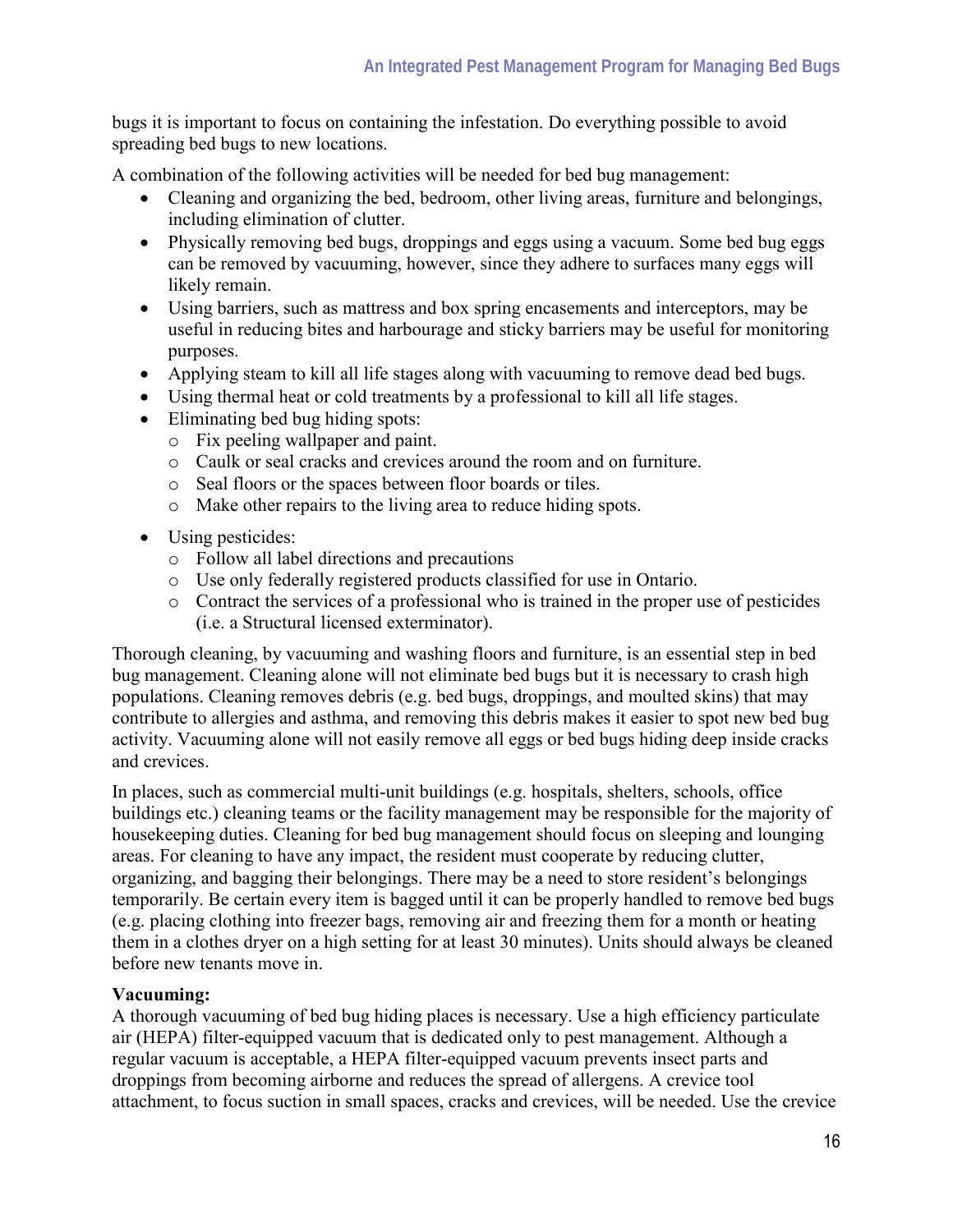tool attachment with a scraping motion to dislodge bugs and eggs, since bed bugs cling to wood and fabric and the eggs are cemented to the surface where they are laid. A putty knife or similar tool should be used to dislodge bed bugs and eggs in cracks and crevices during vacuuming. A brush attachment can also be used but must be cleaned carefully to prevent the spread of bed bugs. See below for proper handling of the vacuum cleaner and vacuum bags.

- Once the room has been "stripped" of all personal belongings, begin vacuuming the bed, paying special attention to the mattress seams.
- Attach a crevice tool to the vacuum and use a scraping motion to vacuum surfaces and use a putty knife to reach into cracks.
- Remove the mattress and box spring from the bed frame, inspect and vacuum all surfaces to remove all loose debris and visible bed bugs.
- Flip the bed frame over and vacuum the cracks and crevices where bed bugs may hide. This is especially important for wooden bed frames and captain's beds.
- Vacuum inside and under drawers of night stands, dressers, and other furniture in the room.
- Turn over each piece of furniture and vacuum the under sides of each.
- Pay attention to screw and nail holes, using a putty knife to reach deep into crevices.
- Vacuum along the bottoms of all walls and the mouldings. If moulding or wallpaper is loose, lift or remove it and vacuum beneath.
- Make sure to vacuum around heating units.
- Vacuum along carpet edges.
- Vacuum plush furniture with a carpet beater attachment or by patting the furniture while vacuuming to flush out bed bugs.
- If a vacuum brush attachment is used, some live bed bugs or eggs could be caught in the brush bristles. Wash the vacuum brush with hot water and detergent after use.

**Handling a bed bug vacuum:** A vacuum used for bed bugs can have live bed bugs inside and it will be important to avoid transferring bed bugs to new locations.

- Dedicate a vacuum for the purpose of pest management.
- After each use, remove the vacuum bag and dispose of it in a sealed plastic bag or place it in a freezer until next use.
- Clean the brush attachment with hot water and detergent.
- Stuff a paper towel in the hose end or place a plastic bag secured with an elastic band over the hose end to prevent bed bugs caught in the hose from escaping or, if practical, detach the hose and wash it out with hot water.
- Store the vacuum in a large plastic garbage bag that is closed tightly.
- Inspect the vacuum before each use and catch any live bed bugs that remain.

#### **Steam Treatment:**

Steam treatments, when properly applied, will kill all life stages of bed bugs, including the eggs, which are difficult to manage with most pesticides. It is recommended that vacuuming occur before **and** in conjunction with steam treatment to remove bed bug droppings and moulted skins, lint, debris and even bed bugs. Vacuuming before a steam treatment will also remove dirt that could stain fabrics if mixed with the steam. A professional quality steam cleaning unit should be used to manage bed bugs.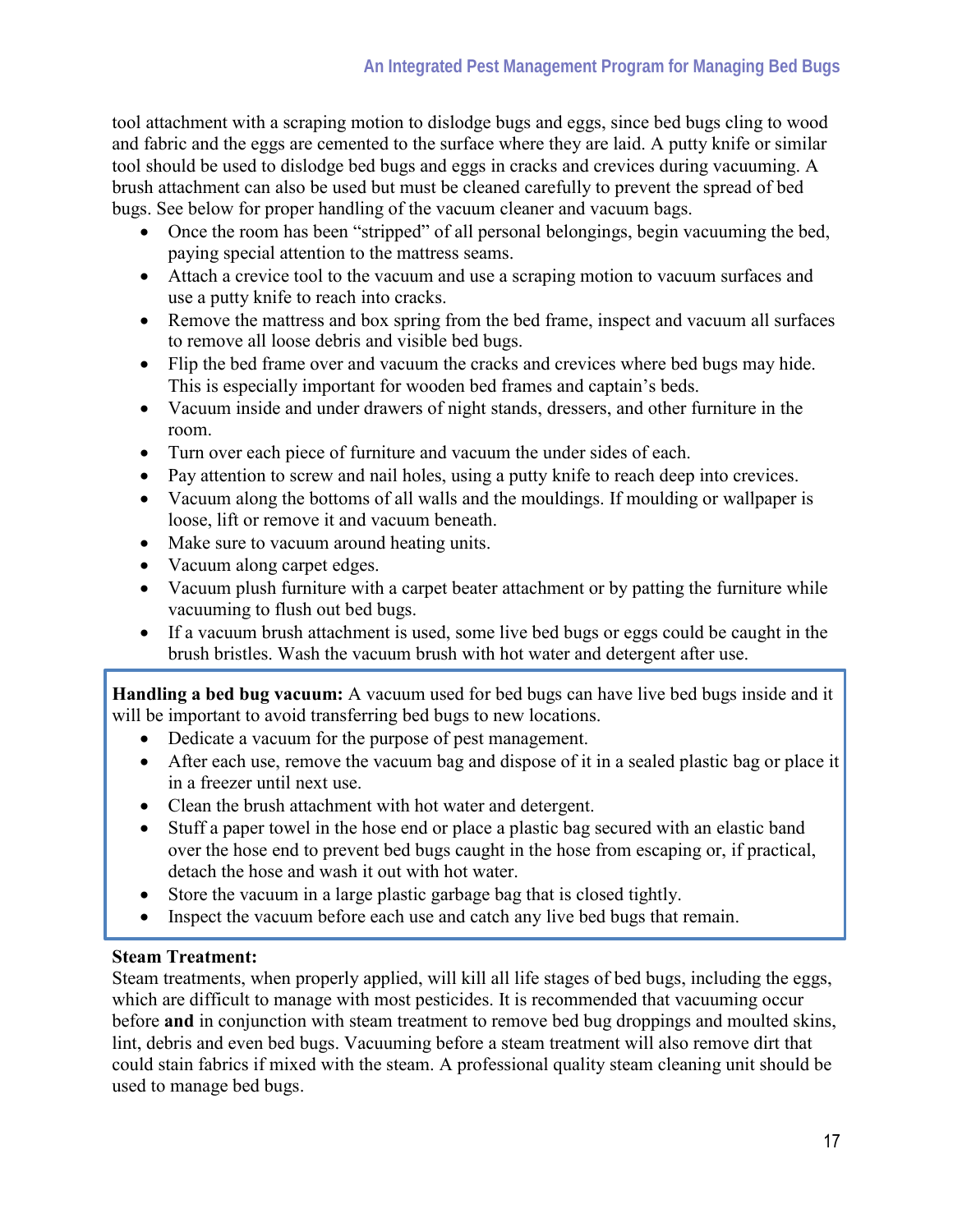Steam can be used on mattresses and plush furniture, such as couches and chairs to manage bed bugs but the steam must reach the areas where the bed bugs are hiding.

It is recommended that a professional type steam machine with a large water-holding capacity (at least 4 L), many types of attachments, and variable output rates be used. Dry-steam or low vapour steamers are a better choice because they use and leave behind less moisture. When steam is used is should be immediately followed up with or in conjunction with vacuuming. Steam will flush bed bugs out of their hiding spots to be killed or vacuumed. Use a wide nozzle instead of a single-holed nozzle as it may concentrate the steam into a jet that can dislodge bed bugs allowing them to escape the effects of the heat. Move the steam cleaner nozzle slowly to maximize depth. A person using a professional steam cleaner should monitor the heat output of the steam, using a thermal monitor, to ensure surface temperatures are at least 80oC after the steaming nozzle has passed that surface. Depending on the baseboard thickness and crevices available it may be more effective to use a nozzle tip to place steam behind the baseboard.



Steam treatment of the baseboard. Note that the wand is covered with a terry wash cloth to increase and retain heat. Photo by R. Cooper.

#### **Washing Surfaces and Furniture:**

Soap or detergent will aid in the clean up of bed bug debris and allergens, making the environment healthier and more tolerable for those living there. Bleach and ammonia do not kill bed bugs and should not be used to manage them. Consider the following:

- Wash all furniture (non-plush) and hard surfaces in the room using a soap or detergent cleanser. Pay attention to crevices and spaces in the frame.
- After removing the mattress and box spring from the bed frame, wash the bed frame liberally with soap and water.
- Wash cribs and children's bed frames rather than using pesticides.
- Wash the floors, mouldings, window sills, and walls generously.
- Use caution to prevent electric shock when washing around electrical components.

#### **Rugs and Carpeting:**

Although rugs and carpeting, especially edges near baseboards, may provide hiding places for bed bugs professional cleaning of these items can be costly. Whenever possible consider using vacuuming, steam, heat or cold treatment if cost is an issue.

- Small rugs can be placed into the dryer on a hot setting for 30 minutes for cleaning or rolled and placed in a freezer for a month.
- For large area rugs, steam clean with other items or furniture being treated and before pesticide applications are made. Rugs can also be sent out for professional cleaning. It is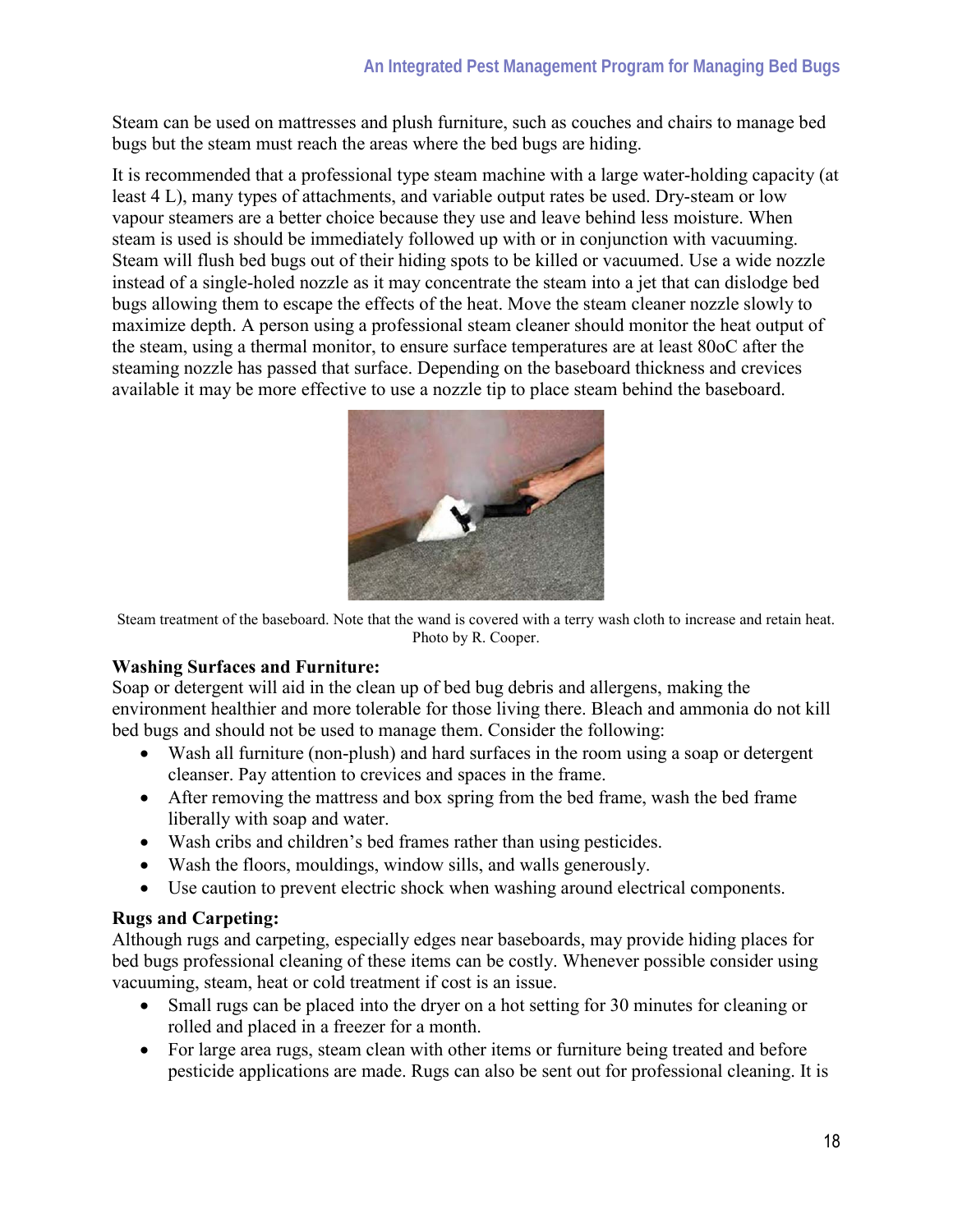recommended that rugs be wrapped in plastic for transport and the cleaning company advised that the rug may be infested with bed bugs.

- Wall to wall carpeting can harbour bed bugs and may need to be removed, especially with high infestations, or at least steam treated, paying very close attention to the edges. Previous inspection will help determine where to concentrate steaming efforts. Carpeting may also be treated with a pesticide labelled for use on carpets and rugs.
- The carpet tack strip left behind after wall-to wall carpeting is removed should also be taken up for safety reasons, as well as bed bug management purposes (bed bugs can hide under the strip).



Bed bug eggs and faecal stains along the edge of the carpet. Photo by R. Cooper

#### **Caulking and Bed Bug Proofing:**

- Use clear silicone indoor caulking compound to fill in cracks and crevices along base boards, around light switches and plug plates, window frames and furniture etc.
- Use mesh screening to cover vents in bathrooms and kitchens.

# **Use of Thermal Heat and Cold Treatments**

#### **Thermal Heat Treatment:**

Portable heating systems can generate convectional heat in a room to dry out bed bugs. On average, a two to six hour exposure to a temperature of 45oC is a minimal exposure to kill all stages of bed bugs. There is no long-lasting effect with heat treatment and there is a potential risk of scattering bed bugs to adjacent rooms or units unless temperatures of up to 50-55oC can be reached very rapidly. Temperatures above 63oC can damage articles. Caution also needs to be taken to protect certain sprinkler systems, plastics or other items that may be damaged by extreme heat. Some pest management companies wrap infested furniture in plastic and move it to a container off site where the contents are then exposed to thermal heat.

#### **Cold Treatment:**

The use of cold temperatures or freezing to kill bed bugs can vary in effectiveness. Placing household items, such as books, in the freezer may kill some bed bugs; however, it has been shown that some bed bugs can recover from being frozen. Items treated in this way must be stored in a freezer for a long period of time, possibly a month, or must be very quickly frozen to an extremely cold temperature to kill all stages of bed bugs. A minimum of -5oC must be held for five days. A freezer capable of providing a flash freezing at -15oC will instantly kill bed bug eggs.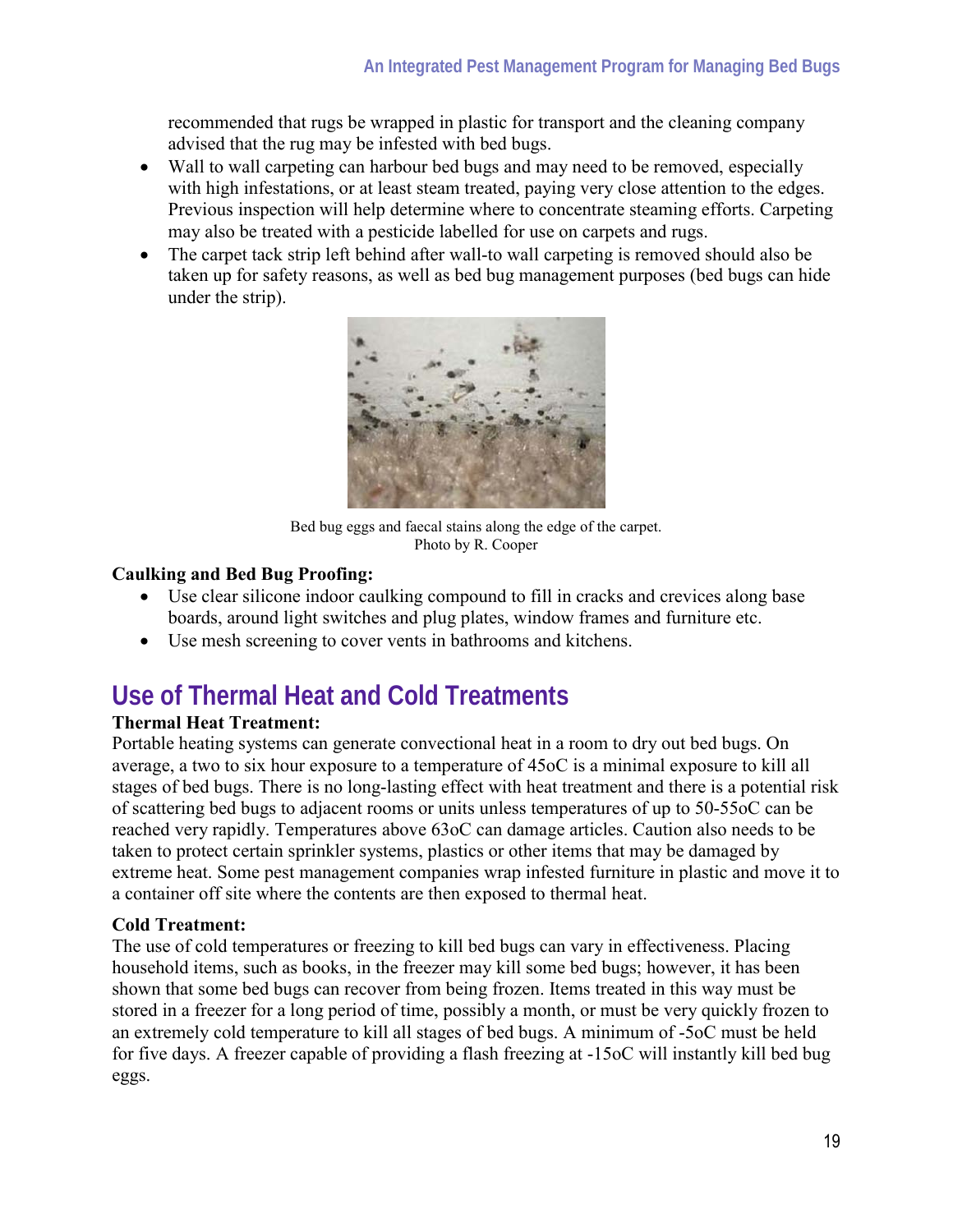**Note:** a company that only uses thermal heat or places items into a freezer as a cold treatment (this does not include carbon dioxide freezing – see Use of Pesticides below) is not required to hold an Operator licence or employ a Structural licensed exterminator since these treatments are not considered a pesticide application.

# **Use of Pesticides**

A pesticide product must be both registered under the federal *Pest Control Products Act*  (administered by Health Canada's Pest Management Regulatory Agency (PMRA)) and classified by the Ministry of the Environment and Climate Change (MOECC) under the *[Pesticides Act](http://www.ontario.ca/laws/statute/90p11?search=Pesticides+Act)* and [Ontario Regulation 63/09](http://www.ontario.ca/laws/regulation/090063?search=Pesticides+Act) for legal sale and use in Ontario. **Appendix 3** outlines the process for downloading labels of pesticide products registered in Canada and classified for sale and use in Ontario.

The use of homemade pesticides is illegal for managing bed bugs. Homemade pesticides have not undergone PMRA's evaluation and registration process so there is no way of knowing whether they will work as planned and may pose a risk to people, pets and the indoor environment. Health Canada has a brochure which provides information on the risks associated with using [homemade pesticides](http://www.healthycanadians.gc.ca/healthy-living-vie-saine/environment-environnement/pesticides/homemade-maison-eng.php) available on its website.

Bed bug infestations in apartment buildings, hotels or other multi-dwelling unit facility often require the use of pesticides as part of an IPM program. It is recommended that residents not attempt to use pesticides but contact their building management to report bed bug infestations. Building management should remind residents to follow the IPM program. Pesticides are an important tool in managing bed bugs; however, it is recommended that they should be used by a licensed exterminator who is familiar with bed bug behaviour and uses the appropriate pesticides according to label directions.

Incorrect use of pesticides for bed bugs poses several risks:

- Overexposure to pesticides can cause or aggravate already existing health issues.
- Children are more susceptible to toxic effects of pesticides than adults.
- People tend to treat places where they see bed bugs, including the bed, which may result in more pesticide exposure.
- Some pesticides can cause bed bugs to scatter resulting in their spread into adjacent rooms.
- Untrained persons often use pesticides in contradiction to label directions or use illegal pesticide products and tend to over apply them.
- Bed bugs can develop resistance to pesticides used against them.

When bed bugs appear in a communal living facility, it is best to hire a pest management professional company and work closely with the Structural licensed exterminator to manage bed bugs safely and effectively. The Structural licensed exterminator should use integrated pest management principles beginning with an education component and a thorough inspection to confirm and locate bed bugs and make recommendations for preparing the room for treatment. Vacuuming, steam treatment/vacuuming and cleaning should be performed, and possibly repeated, before any pesticide treatment.

Only a few types of pesticides are available for use to manage bed bugs. They come in different formulations (liquid, aerosol, dust, foam) but many have the same mode of action as nerve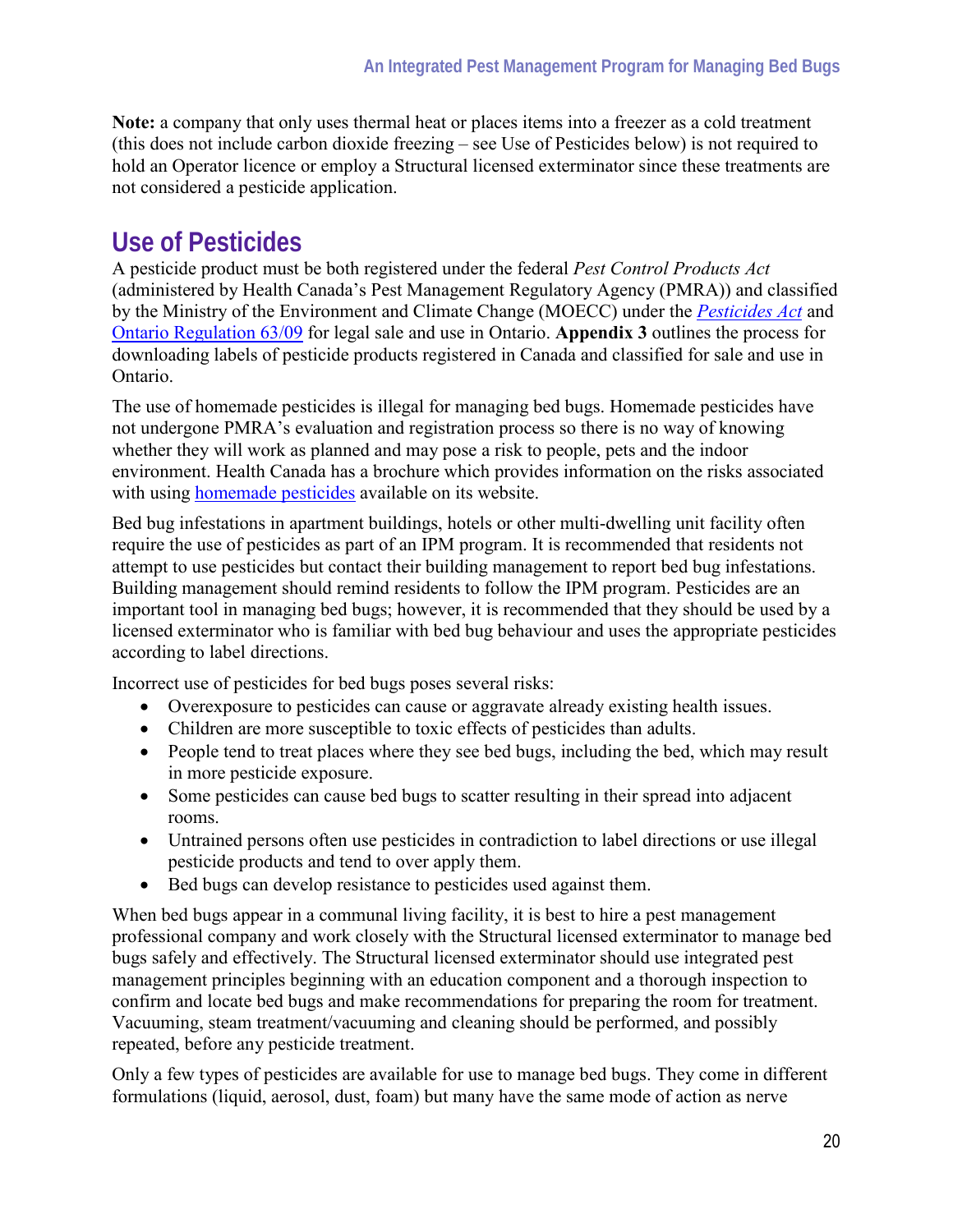poisons. Some low-risk products (e.g. diatomaceous earth as silicon dioxide and silica aerogel) result in desiccation and foam formulations can suffocate bed bugs. A pest management professional should be consulted for information about treatment choices. The types of pesticides that are used for the management of bed bugs include:

- Liquid insecticides for spot treatment of mouldings, carpet edges, cracks and crevices etc.
- Aerosol insecticides are available for treating cracks and crevices bed frames, box springs, and under and inside furniture such as dressers but they tend to scatter bed bugs if used improperly.
- Dust formulations are used in cracks and crevices, inside wall voids, behind electrical outlets.
- Foam formulations are used on a multitude of surfaces, wall voids, cracks and crevices.

#### **Responsibilities of Pesticide Users:**

- Consider pesticide use only as part of an IPM program.
- Use only federally registered and Ontario classified pesticide products.

Ontario classifies federally registered pesticide products under the Pesticides Act and Ontario

#### **Regulation 63/09 as follows:**

- Pesticides used for manufacturing end use pesticide products are in Class 1.
- Commercial pesticide products labeled for the management of bed bugs used with licensed exterminators are in Class 2, 3 and 4.
- Domestic pesticides labeled for the management of bed bug are in Class 5, 6 and 7 and can be used by a Structural licensed exterminator or by a person in his or her premises or by that person's full-time employee to manage bed bugs.

In the case of a tenanted apartment suite or rental unit within the meaning of the *Residential Tenancies Act,* 2006, only the person who occupies the premises can use a Class 5, 6 or 7 product to manage bed bugs without requiring a Structural exterminator licence unless exempt under Ontario Regulation 63/09. An apartment building owner or superintendent (who does not hold a Structural exterminator licence) is only permitted to use a Class 5, 6 or 7 product in common areas or un-rented units unless exempt under Ontario Regulation 63/09.

An exemption is provided in Ontario Regulation 63/09 for the use of a Class 5 or 6 product containing **only** diatomaceous earth labeled for the management of bed bugs. It can be used by any person, including an apartment building owner or superintendent if permission of entry

in accordance with the Residential Tenancies Act is provided by the tenant, without need of an Operator licence (i.e. a licence to run a pest management company) or a Structural exterminator licence. However, it is recommended that a Structural licensed exterminator be contracted to use pesticides to manage bed bugs.

Refer to the Ministry of the Environment and Climate Change web site for further information on pesticide;

[classification of pesticides](http://www.ontario.ca/environment-and-energy/classification-pesticides)

[pesticides database](https://www.lrcsde.lrc.gov.on.ca/PCDWeb/home.action)

• Follow label directions and use a pesticide according to federal pesticide legislation and Ontario's pesticide legislation. **If bed bugs are not specifically listed on the product**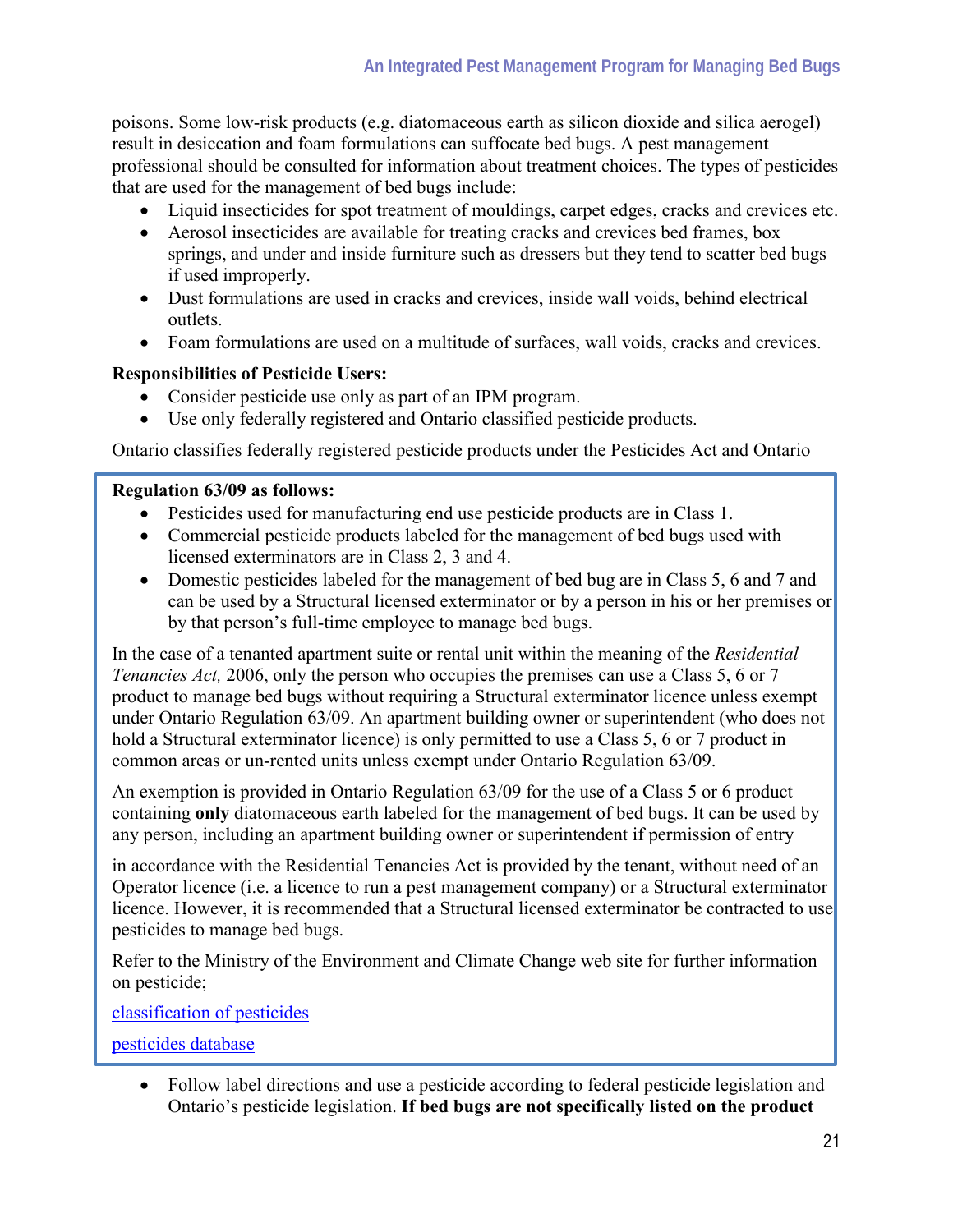**label do not use the pesticide to manage bed bugs. NOTE:** Ontario Regulation 63/09 includes exceptions to the cosmetic pesticides ban allowing the use of banned pesticides that are integral to structural exterminations (e.g. inside buildings to manage bed bugs).

- Consider alternative treatments, rather than pesticide use, to mattresses, bedding or other surfaces where people sleep or rest, especially beds of children and cribs of infants.
- Inspect clothing and any other pest management application equipment brought into an infested room that will be taken back to a vehicle or office to ensure bed bugs have not taken refuge.
- A person who is the owner or occupier of the premises, can only purchase and use Domestic<sup>[‡](#page-21-0)</sup> products to manage bed bugs. An exterminator licence is required to purchase and use non-Domestic products.

#### **Carbon Dioxide:**

A device that uses liquid carbon dioxide to freeze bed bug adults, nymphs and eggs is now registered as a pesticide in Canada and classified in Ontario for use by a Structural licensed exterminator. This method uses pressurized liquid carbon dioxide through a special "lance" device to create a very thin layer of "snow" to rapidly freeze and kill bed bugs. This leaves no pesticide residual when used according to label directions. Carbon dioxide monitoring equipment and adequate respiratory equipment must be available when using this device in enclosed spaces. Cylinders must be stored properly and transported according to Transport Canada regulations.

# **What to Look for When Hiring a Pest Management Professional**

The following should be considered when hiring a pest management company:

- The pest management company must hold a valid Operator licence issued by the Ontario Ministry of the Environment and Climate Change to run a business that uses pesticides.
- Choose a pest management company that is a member of a professional pest management association. Member companies will have an established place of business, a code of ethics and ongoing training programs. Ask how long they have been in business and how they train staff. Check with better business services to check the record of company business practices.
- The pest management company should have a staff entomologist or access to one or a person who is trained to identify pests such as bed bugs.
- Choose a pest management company based on its quality of service, not the price. Obtain several proposals for service if possible and compare them. Ask what type of insurance coverage the company holds and if the company has had any claims. Request the company provide references of satisfied customers.
- Persons applying pesticides that are employed by the pest management company must hold a Structural exterminator licence or be a Technician or Trainee working under the supervision of the Structural exterminator licence holder. The exterminator must carry his

<span id="page-21-0"></span><sup>‡</sup> Domestic pesticides are registered and distributed primarily to the general public for personal use in or around their homes and are classified for sale and use in Ontario in Classes 5, 6 or 7.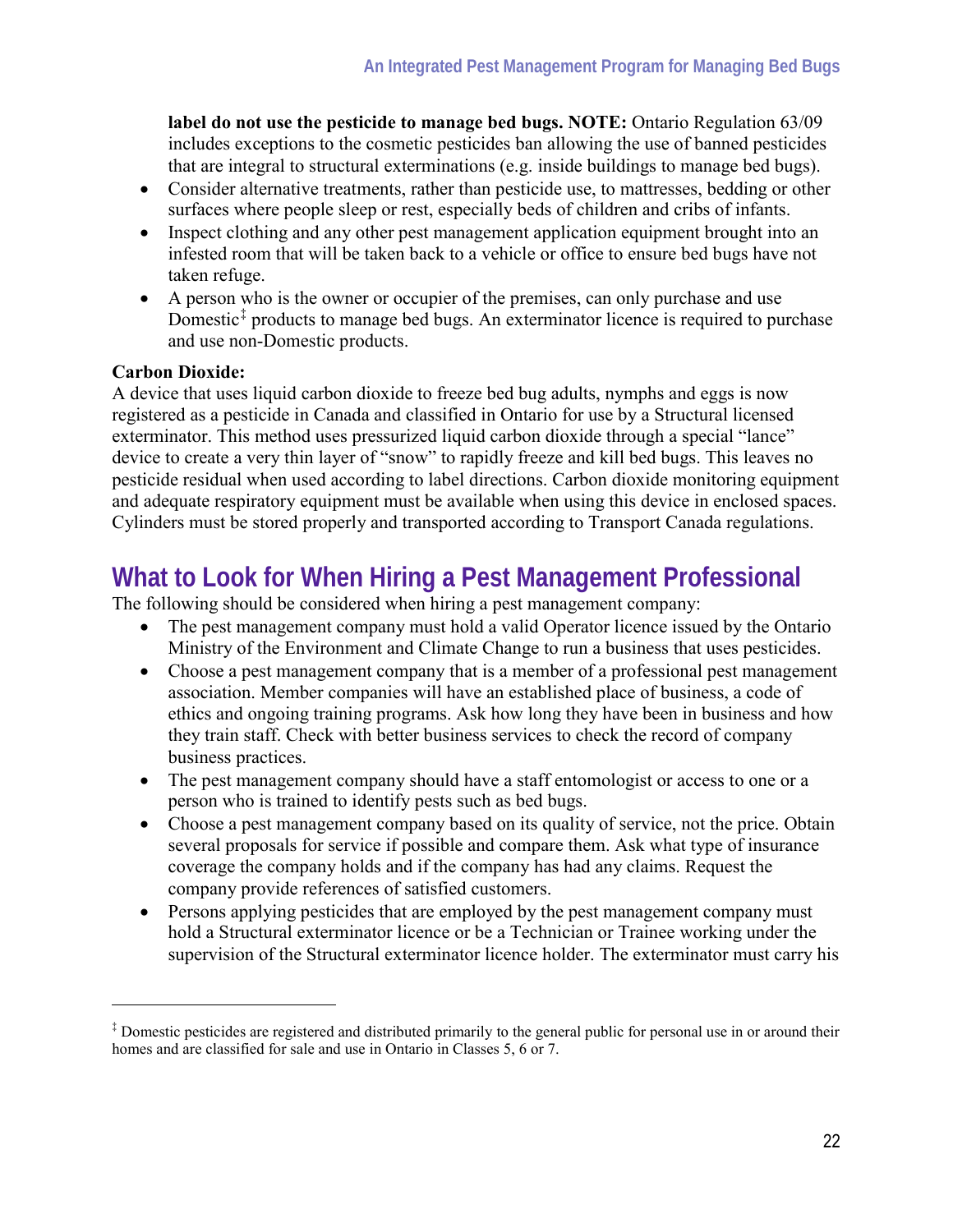or her licence, issued by the Ministry of the Environment and Climate Change, or have it available at the extermination site.

- The Structural licensed exterminator should have experience with bed bug management. Ask how long he or she has had experience in managing bed bugs.
- A pre-inspection should be conducted to assess the scope of the work.
- The proposed work should follow the principles of IPM.
- The Structural licensed exterminator should be straightforward and open when discussing details of the service being provided. Ask the company to provide in writing how long they estimate the job will take to do properly using an IPM program and if hired note how long the exterminator spends doing the work.
- Understand what guarantees are being offered. Bed bug management may be difficult to guarantee, because re-infestation from an outside source is possible and eggs can hatch several days after being laid if not removed by vacuuming, killed by steam or the hatching nymphs killed by contact with a pesticide.

#### **Proper Disposal of Empty Containers and Unwanted Pesticides:**

Empty Domestic pesticide containers can be wrapped in newspaper and disposed of with other household garbage. Empty Commercial pesticide containers should be taken to a pesticide container depot.

Leftover pesticides should never be disposed of in a manner that would harm public health or the environment, such as pouring it down the drain. Waste or unwanted Domestic pesticides should be taken to a designated municipal household waste site. To find the closest waste collection location, contact your municipality or visit the Ministry of the Environment and Climate Change's [Pesticides Disposal web site.](http://www.ontario.ca/environment-and-energy/pesticides-home-lawns-and-gardens%23section-3) Be sure to review the list of materials collected at specific sites or call ahead to confirm if pesticide waste is accepted. Commercial pesticides can be disposed using the services of a licensed waste hauler.

#### **Compliance and Enforcement:**

If you have questions or suspect unlawful use of pesticides, please contact your local Ministry of the Environment and Climate Change district office during regular business hours. Contact information can be found in the blue pages of your local telephone directory or see a listing of regional and district offices on the [Ministry of the Environment and Climate Change's website.](https://www.ontario.ca/environment-and-energy/ministry-environment-and-climate-change-regional-and-district-offices) After business hours, call the Ministry of the Environment and Climate Change's Pollution Hotline at 1-866-MOE-TIPS (1-866-663-8477).

## **8) Evaluating the Program**

To know whether an IPM program is successful, it is important to lay out what goals are desired and to determine how to monitor the success of the goals over time. Some goals may be longterm and others short-term.

IPM involves planning future goals and evaluating how these goals were achieved by reviewing accomplishments. A successful IPM program determines and records existing pest situations, and then sets up a plan to measure progress to obtain the desired results. Ongoing evaluation is an important component of an IPM program.

#### **For More Information:**

Questions about pesticides can be directed to: Ministry of the Environment and Climate Change Public Information Centre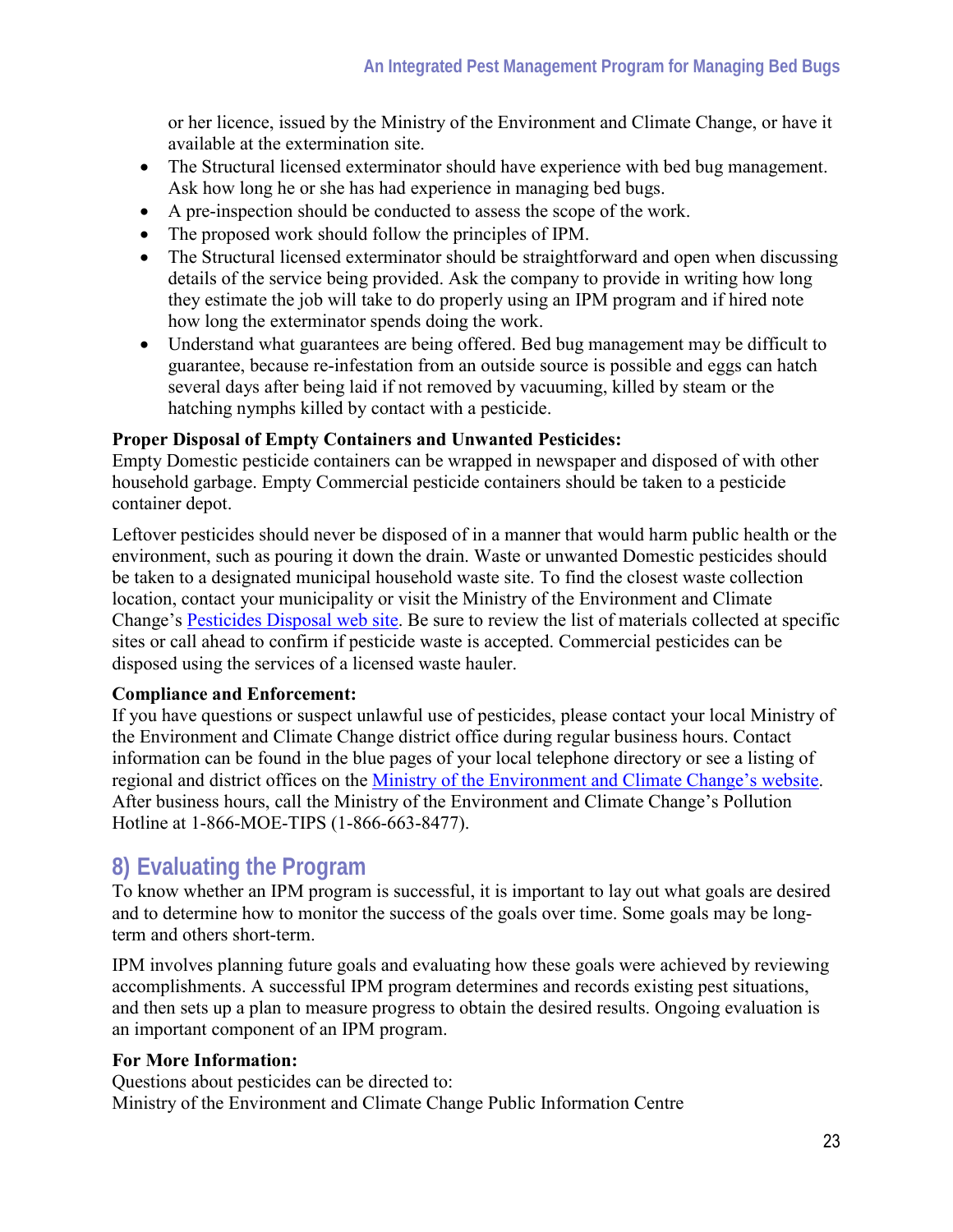Tel: 416-325-4000 or toll free: 1-800-565-4923 E-mail: picemail.moe@ontario.ca

This document is for informational purposes only and should not be construed as legal advice. Interested parties are advised to refer to the Pesticides Act and Ontario Regulation 63/09 to address specific circumstances with regards to pesticides.

**Copyright permission has been granted for the use of information and photographs provided in this IPM program for bed bugs document by Cornell University and the New York State IPM Program.**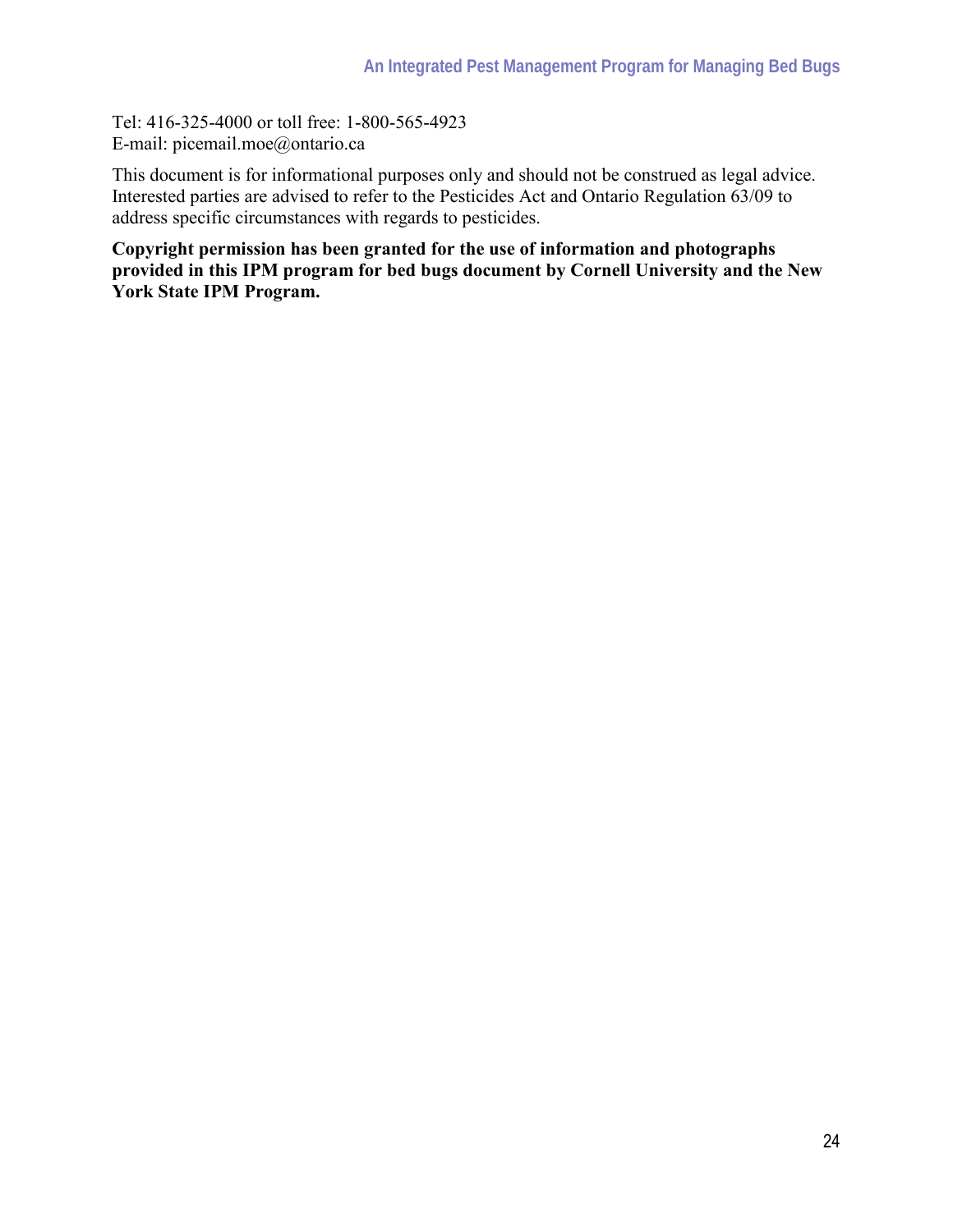Did program meet goals?

Continue to raise awareness



Was program successful?

**YES** 

**Appendix 1**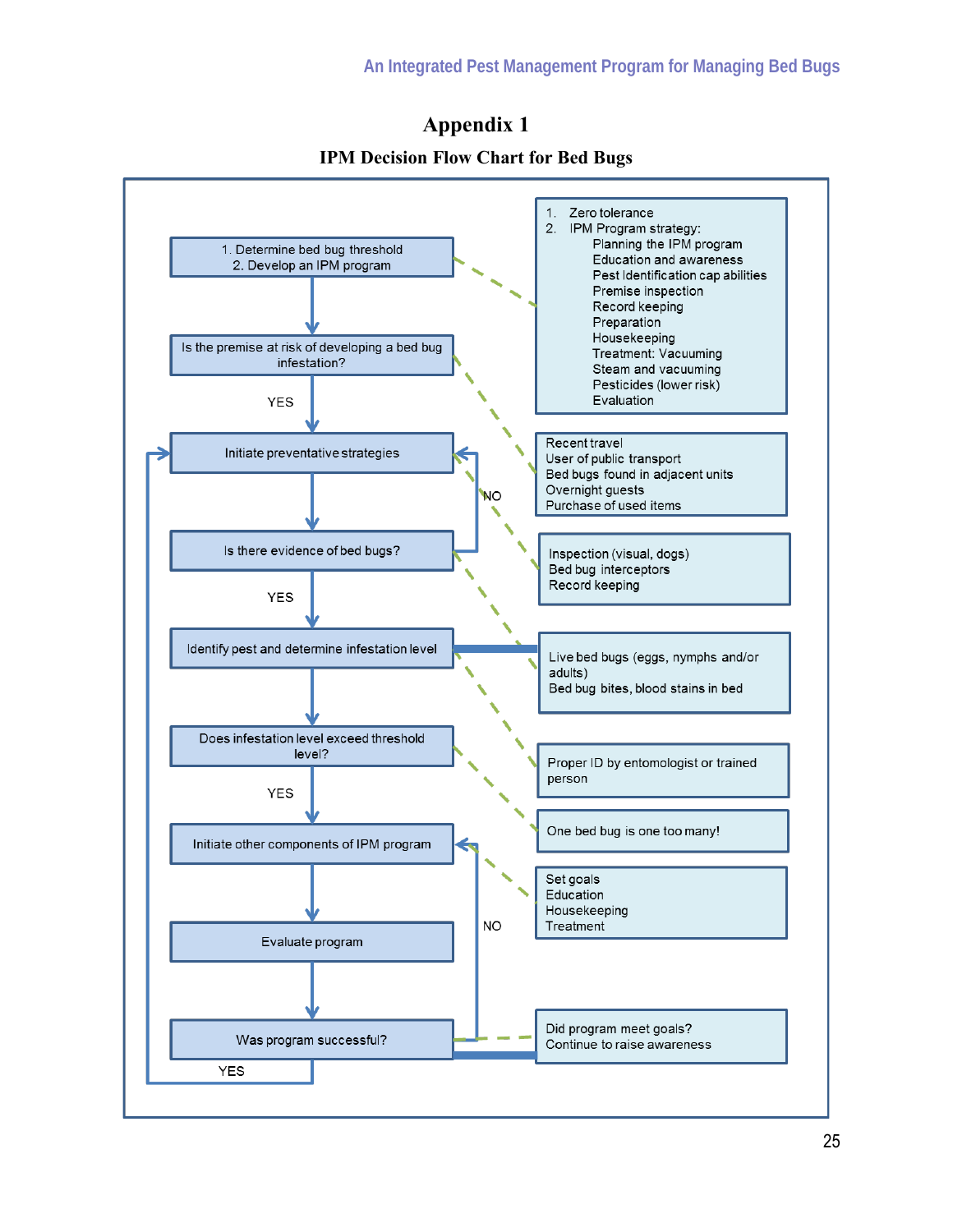### **Appendix 2**

#### **Additional Reading**

Anonymous. *[Bed Bugs – A Handbook for Shelter Operators](http://www.toronto.ca/housing/pdf/bedbug.pdf)*. City of Toronto, Shelter, Support, and Housing Administration, July 2008.

Anonymous. *[Bed Bugs: Guidelines for Best Practices in Prevention and Treatment](http://www.portlandmaine.gov/hhs/hhsbedbugsmanual.pdf)*. City of Portland Health & Human Services Department Social Services Division, 2008.

Anonymous. *[Guidelines for the Control and Prevention of Bed Bug Infestations in California](http://www.cdph.ca.gov/pubsforms/Guidelines/Documents/CaliforniaBedBugGuidelines.pdf)*. Department of Health Services, State of California, 2007.

Doggett, S.L. *[A Code of Practice for the Control of Bed Bug Infestations in Australia](http://www.bedbug.org.au/)*. 3<sup>rd</sup> Edition, May 2010.

Gangloff-Kaufmann and C. Pichler, New York State IPM Program, Cornell University, *[Guidelines for Prevention and Management of Bed Bugs in Shelters and Group Living Facilities](http://www.nysipm.cornell.edu/publications/bb_guidelines/)*, 2008.

Goddard, J. *[Physician's Guide to Arthropods of Medical Importance](http://www.crcpress.com/product/isbn/9780849385391)*, 5<sup>th</sup> Edition. CRC Press. 2007. ISBN: 0849385393

Harlan, H.J. *[Bed Bugs – Importance, Biology, and Control Strategies](http://www.afpmb.org/pubs/tims/TG44/TG44.pdf)*. Armed Forces Pest Management Board, Technical Guide No. 44. 2006.

Health Canada, Pest Management Regulatory Agency, *[Bed Bugs-Pest Note. Pub:](http://www.hc-sc.gc.ca/cps-spc/pubs/pest/_pnotes/bedbugs-punaises-lits/index-eng.php) 8195*. ISBN: 978-1-100-12303-5 (978-1-100-12304-2) 2009.

Hinkle, N. *[Delusory Parasitosis](http://www.ent.uga.edu/pubs/delusory.pdf)*, American Entomologist. 46(1):17-25. 2000.

Kells, S.A. *[Control of Bed Bugs in Residences – Information for Pest Control Companies](http://www.ipmctoc.umn.edu/Control_of_bedbugs_in_residences_CDN_Commercial.pdf)*. University of Minnesota Extension Service. 2006. Canadian Edition.

Myles, T., Brown, B., Bedard, B., Bhooi, R., Bruyere, K., Chua, A., Macsai, M., Menezes, R., Alka Salwan, A., and Takahashi, M., *[Bed Bugs in Toronto](http://www.urbancentre.utoronto.ca/pdfs/researchbulletins/19.pdf)*. Centre for Urban and Community Studies, University of Toronto, Research Bulletin #19. 2003.

National Center for Healthy Housing, *[What's Working for Bed Bug Control in Multifamily](http://www.nchh.org/Portals/0/Contents/bedbug_report.pdf) [Housing: Reconciling best practices with research and realities of implementation](http://www.nchh.org/Portals/0/Contents/bedbug_report.pdf)*. 2010.

New York City Bed Bug Advisory Board, Report to the Mayor and City Council, *[Recommendations for the Management of Bed Bugs in New York City](http://newyorkvsbedbugs.org/wp-content/uploads/2010/07/Bed-Bug-Advisory-Board-Report-FINAL.pdf)*, 2010.

Ontario Non-Profit Housing Association [Bed bug Resources](http://www.onpha.on.ca/AM/Template.cfm?Section=Bed_Bug_Toolkit) 2010.

Pinto, L.J., Cooper, R., and Kraft S.K. Bed Bug Handbook. The Complete Guide to Bed Bugs and Their Control. Pinto & Associates, Inc. Mechanicsville, Maryland: 2008.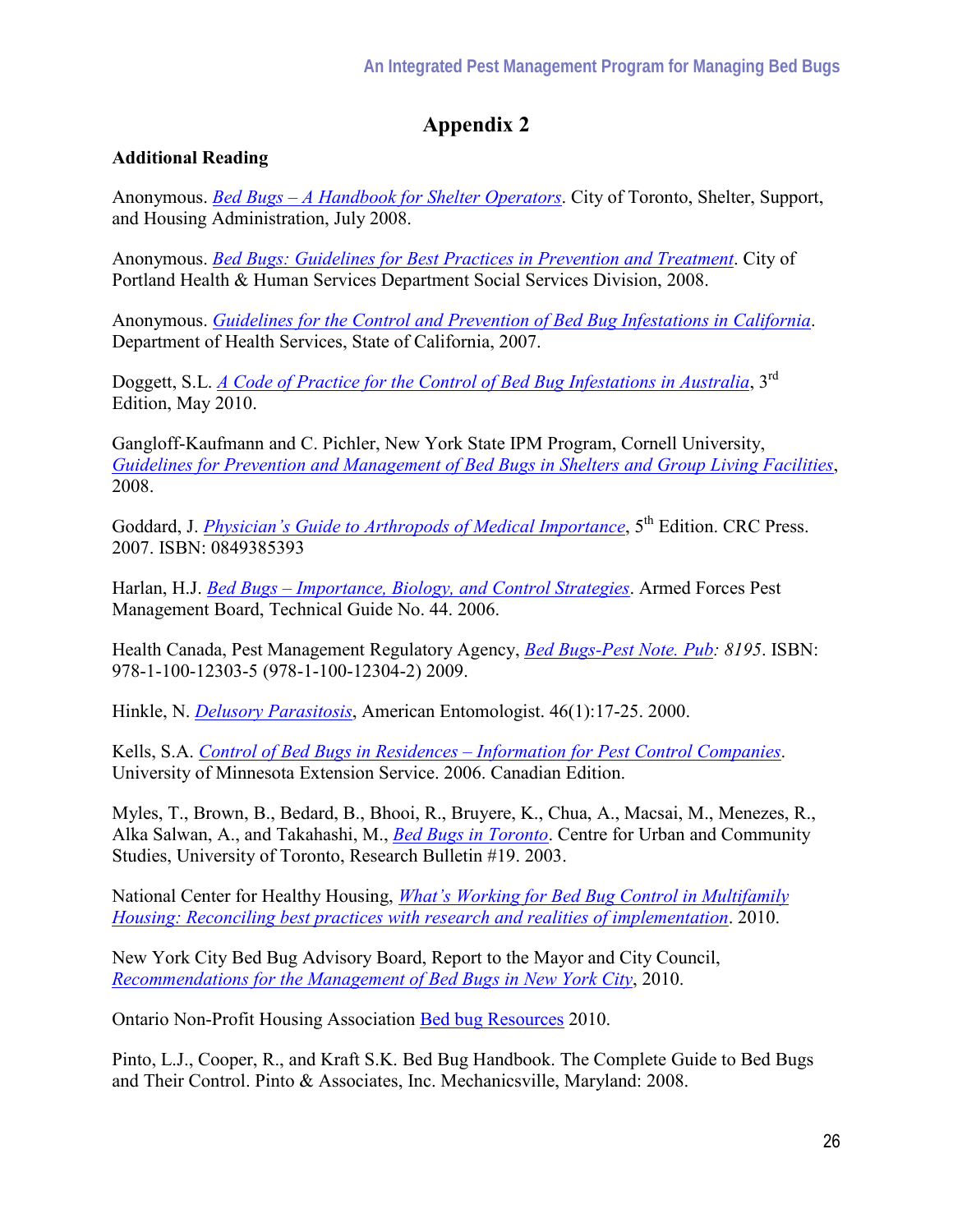Potter, M.F. A Bed Bug State of Mind. Pest Control Technology. October 2005. Reinhardt, K., Siva-Jothy, M.T. *[Biology of the Bed Bugs \(Cimicidae\)](http://www.annualreviews.org/doi/pdf/10.1146/annurev.ento.52.040306.133913)*. Annual Review of Entomology. 2007. 52:351-374.

Slaughter, J.R., Zanol, K., Rezvani, H., and Flax, J.F. *[Psychogenic Parasitosis, a case series and](http://psy.psychiatryonline.org/cgi/reprint/39/6/491)  [literature review](http://psy.psychiatryonline.org/cgi/reprint/39/6/491)*. Psychosomatics, 39: 491-500. 1998.

Usinger, R.L., Monograph of Cimicidae (Hemiptera, Heteroptera). Entomological Society of America. 1966 re-edited in 2008.

Woodgreen Community Services, Toronto, *[Bed bugs Are Back- Are we ready](http://www.woodgreen.org/LinkClick.aspx?fileticket=6WSSiMTtpGY%3D&tabid=115)*? 2009.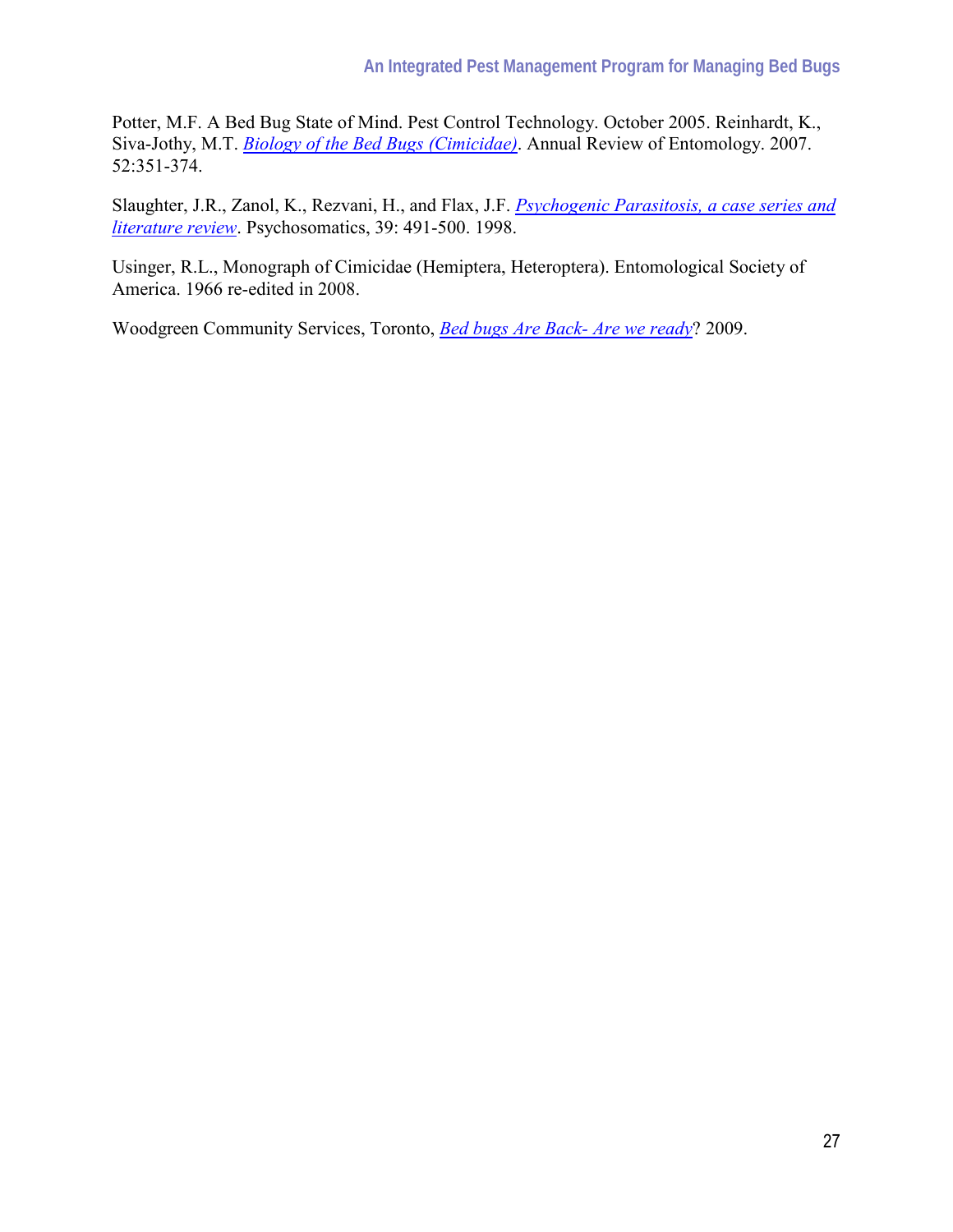## **Appendix 3**

#### **Federal Registration and Ontario Classification**

Pesticide product labels that are registered by Health Canada's Pest Management Regulatory Agency (PMRA) for the management of bed bugs are accessible on the [PMRA label database.](http://pr-rp.hc-sc.gc.ca/ls-re/index-eng.php)

Link to the PMRA label search demonstration [web page](http://www.hc-sc.gc.ca/cps-spc/pest/registrant-titulaire/tools-outils/label-etiq-eng.php) on how to search for a currently registered pesticide labeled to manage bed bugs. Note: to ensure all products that have bed bugs mentioned on the label use the following search words in the Search Full Contents of E- Labels box:

#### bed bug or bed bugs or bedbug or bedbugs

The next step is to determine if the registered product labeled for the management of bed bugs is classified for sale and use in Ontario. If the product is registered and classified in Ontario then the product can be used by the appropriate user. Access the Ministry of the Environment and Climate Change [PEPSIS database](http://app.ene.gov.on.ca/pepsis/) to determine if the product is classified for use in Ontario Click on the Search button.

Type in the registration number of the pesticide product and click on the SUBMIT button. If the product is classified for sale and use in Ontario it will be shown in the result table under the following headings.

|    | Reg.   Product   Ontario   Date of |       |                                 | Federal | Registrant   Active |                  | Restrictions/ | <b>Select</b> |
|----|------------------------------------|-------|---------------------------------|---------|---------------------|------------------|---------------|---------------|
| No | Name                               | Class | Classification   Classification |         |                     | Ingredient Flags |               | Product       |
|    |                                    |       |                                 |         |                     | Name(s)          |               |               |